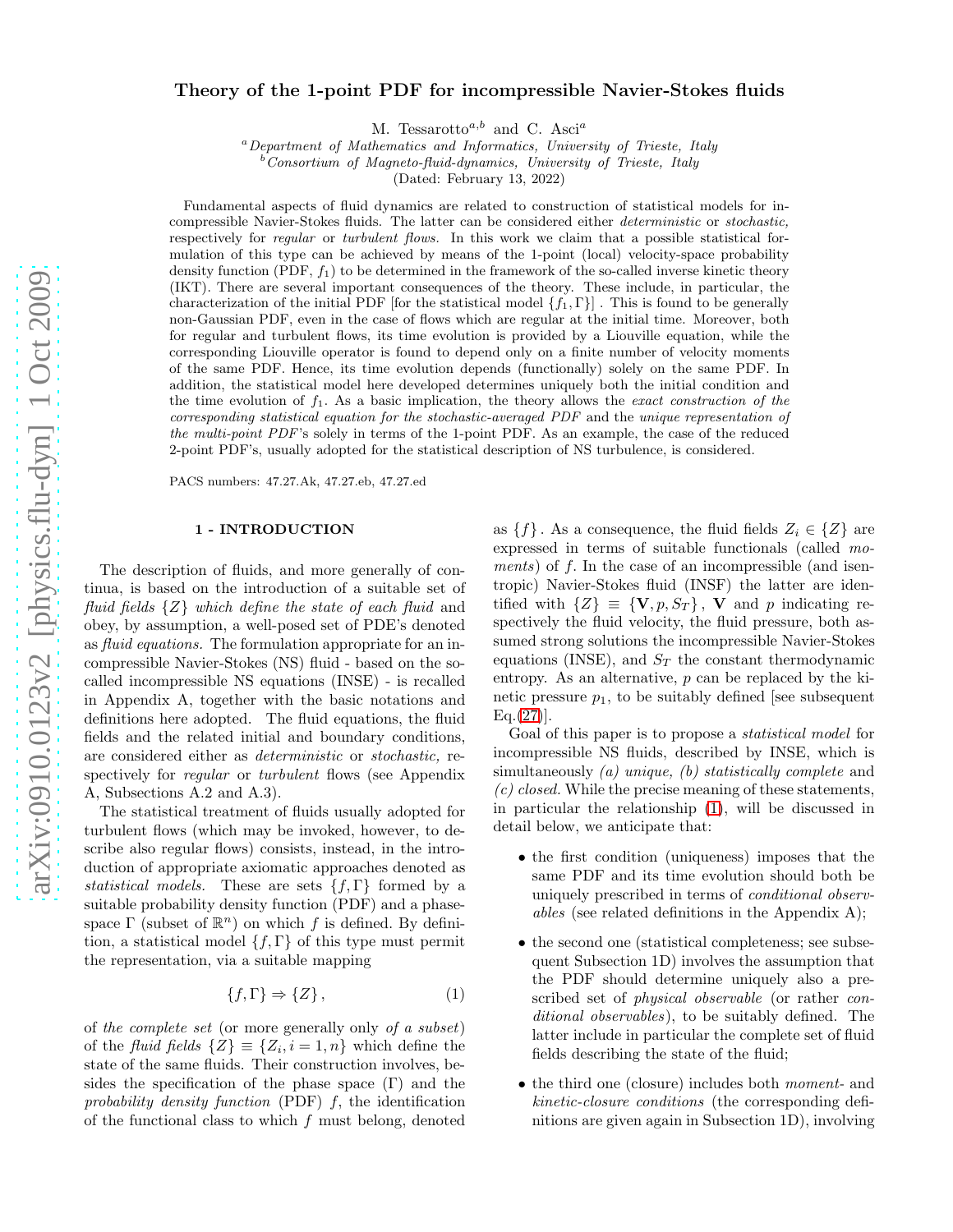- respectively - the requirements that there exists a closed set of fluid equations and that the statistical equation advancing in time the PDF depends only the same PDF, via a finite number of moments (of the PDF).

# 1A - CSM-inspired models for the 1−point Liouville equation

A well-known example of statistical model for incompressible NS fluids is provided by the so-called statistical hydromechanics developed originally by Hopf [\[1](#page-19-0)] and later extended by Rosen [\[2](#page-19-1)] and Edwards [\[3](#page-19-2)] (HRE approach). This relies on the introduction of the 1−point (or local) velocity-space PDF,  $f_1$ , to be intended as the conditional PDF of the velocity  $\bf{v}$  (*kinetic velocity*) with respect the remaining variables. In the HRE approach these are identified with  $(\mathbf{r},t)$ , where  $(\mathbf{r},t) \in \Omega \times I$ , while  $f_1 \equiv f_1(\mathbf{r}, \mathbf{u}, t; Z)$ , with  $\mathbf{u} \equiv \mathbf{v} - \mathbf{V}(\mathbf{r}, t)$  the relative kinetic velocity, is identified with

<span id="page-1-0"></span>
$$
f_H \equiv \delta \left( \mathbf{v} - \mathbf{V}(\mathbf{r}, t) \right) \tag{2}
$$

(deterministic PDF),  $f_H$  denoting the three-dimensional Dirac delta defined in the velocity space  $U \equiv \mathbb{R}^3$ , with **v** belonging to  $U \equiv \mathbb{R}^3$  and  $(\mathbf{r},t) \in \overline{\Omega} \times I$  (with  $\overline{\Omega}$  denoting the closure of the configuration domain  $\Omega \subseteq \mathbb{R}^3$ ). Hence,  $f_H$  is defined by assumption on the set spanned by the state vector  $\mathbf{x} = (\mathbf{r}, \mathbf{v})$ , i.e.,  $\overline{\Gamma} \equiv \overline{\Omega} \times U$ , with  $\overline{\Gamma}$  denoting the closure of the restricted phase space

<span id="page-1-6"></span>
$$
\Gamma \equiv \Omega \times U. \tag{3}
$$

It follows that, in this case, only the first two (velocity) moments of  $f_1$ , corresponding to  $G = 1$ , **v**, are actually prescribed in terms of the fluid fields and read

$$
\int_{U} d^{3} \mathbf{v} G f_{H}(\mathbf{r}, \mathbf{u}, t; Z) = 1, \mathbf{V}(\mathbf{r}, t).
$$
\n(4)

Goal of the HRE approach in the case of turbulent flows is actually to predict

<span id="page-1-1"></span>
$$
\langle f_1(\mathbf{r}, \mathbf{u}, t; Z) \rangle \equiv \langle f_H(\mathbf{r}, \mathbf{u}, t; Z) \rangle, \tag{5}
$$

the brackets " $\langle \cdot \rangle$ " denoting an ensemble average, to be suitably prescribed, over the possible realizations of the fluid [\[6\]](#page-19-3). Its definition, however, is not unique. For example, in the case of the so-called stationary and isotropic turbulence [\[4\]](#page-19-4) this is usually defined so that - by assumption - it commutes with all the differential and integral operators (respectively,  $\frac{\partial}{\partial t}$ ,  $\nabla$ ,  $\nabla^2$  and  $\int_{\Omega}$  $d^3r$ ,  $\int$ U  $d^3v$  and R Γ  $d^{6}x$ ) appearing in the NS operator [see Eq.[\(94\)](#page-16-0), in Appendix A]. As an alternative, as discussed elsewhere [\[13\]](#page-19-5),  $\langle \cdot \rangle$  can also be identified with the stochastic-averaging operator [\(106\)](#page-17-0) defined in Appendix A.

Nevertheless, in the HRE approach  $\langle f_H \rangle$  is not directly determined. Rather, it is replaced by a suitable functional of  $\langle f_H \rangle$ ,  $\phi$ , which obeys a suitably-prescribed functional-differential equation (the so-called  $"\phi$  equation" [\[1](#page-19-0)]). The problem of the construction of an equivalent evolution (or so-called "transport") equation for  $\langle f_H \rangle$  has been investigated by several authors (see, for example, Dopazo [\[5\]](#page-19-6) and Pope [\[6\]](#page-19-3)). The construction of its formal solution is due to Monin [\[7\]](#page-19-7) and Lundgren [\[8](#page-19-8)] (ML approach; see also Monin and Yaglom, 1975 [\[9](#page-19-9)] and therein cited references). However, alternative (approximate) statistical approaches are known, such as the GLM (generalized Langevin model; due to Pope [\[10](#page-19-10)]). All of them typically rely on the assumption of the existence of a suitable underlying phase-space classical dynamical system which evolves in time the state vector  $\mathbf{x} = (\mathbf{r}, \mathbf{v})$ , namely the flow

<span id="page-1-8"></span>
$$
T_{t_o,t}: \mathbf{x}_o \to \mathbf{x}(t) = T_{t_o,t} \mathbf{x}_o \tag{6}
$$

generated by an initial value problem of the type

<span id="page-1-7"></span>
$$
\begin{cases} \frac{d\mathbf{x}}{dt} = \mathbf{X}(\mathbf{x}, t; Z), \\ \mathbf{x}(t_o) = \mathbf{x}_o. \end{cases}
$$
 (7)

Here the notation is standard [\[11](#page-19-11), [12](#page-19-12)]. Thus,  $T_{t_o,t}$  is the evolution operator generated by

<span id="page-1-2"></span>
$$
\mathbf{X}(\mathbf{x},t;Z) = \{\mathbf{v},\mathbf{F}\},\tag{8}
$$

 $\chi(\mathbf{x}_o, t_o, t)$  being the solution of the initial-value problem and  $\mathbf{F}(\mathbf{x}, t; Z)$  a vector field (denoted as *mean-field force*) to be suitably prescribed. The definitions of the PDF and of its functional class  $\{f_1\}$  depend on the type of relationship established between the fluid fields and the PDF, to be prescribed in some suitable sense. In CSMinspired statistical models this is realized by means of a PDF,  $f_1$ , which is assumed to satisfy the corresponding 1−point Liouville equation - here denoted as inverse *kinetic equation* (IKE  $[11, 12]$  $[11, 12]$ ) - of the form

<span id="page-1-3"></span>
$$
L(\mathbf{r}, \mathbf{v}, t; f_1) f_1(\mathbf{r}, \mathbf{u}, t; f_1) = 0.
$$
 (9)

Here  $L(\mathbf{r}, \mathbf{v}, t; f_1)$  denotes the Liouville streaming operator

<span id="page-1-9"></span>
$$
L(\mathbf{r}, \mathbf{v}, t; f_1) \equiv \frac{\partial}{\partial t} \cdot + \frac{\partial}{\partial \mathbf{x}} \cdot \{ \mathbf{X}(\mathbf{x}, t; Z) \cdot \} \equiv (10)
$$
  

$$
\equiv \frac{\partial}{\partial t} \cdot + \mathbf{v} \cdot \frac{\partial}{\partial \mathbf{r}} \cdot + \frac{\partial}{\partial \mathbf{v}} \cdot \{ \mathbf{F}(\mathbf{x}, t; f_1) \cdot \},
$$

while the vector field  $\bf{F}$  is generally to be assumed functionally dependent on  $f_1$ . In particular, in the HRE and ML approaches this is obtained by invoking the position

<span id="page-1-4"></span>
$$
\mathbf{F} \equiv \mathbf{F}_H,\tag{11}
$$

with  $F_H$  denoting the total fluid force density acting on each fluid element [see Eq.[\(96\)](#page-16-1) in the Appendix] and identifying  $f_1$  with the particular solution

<span id="page-1-5"></span>
$$
f_1 = f_H \tag{12}
$$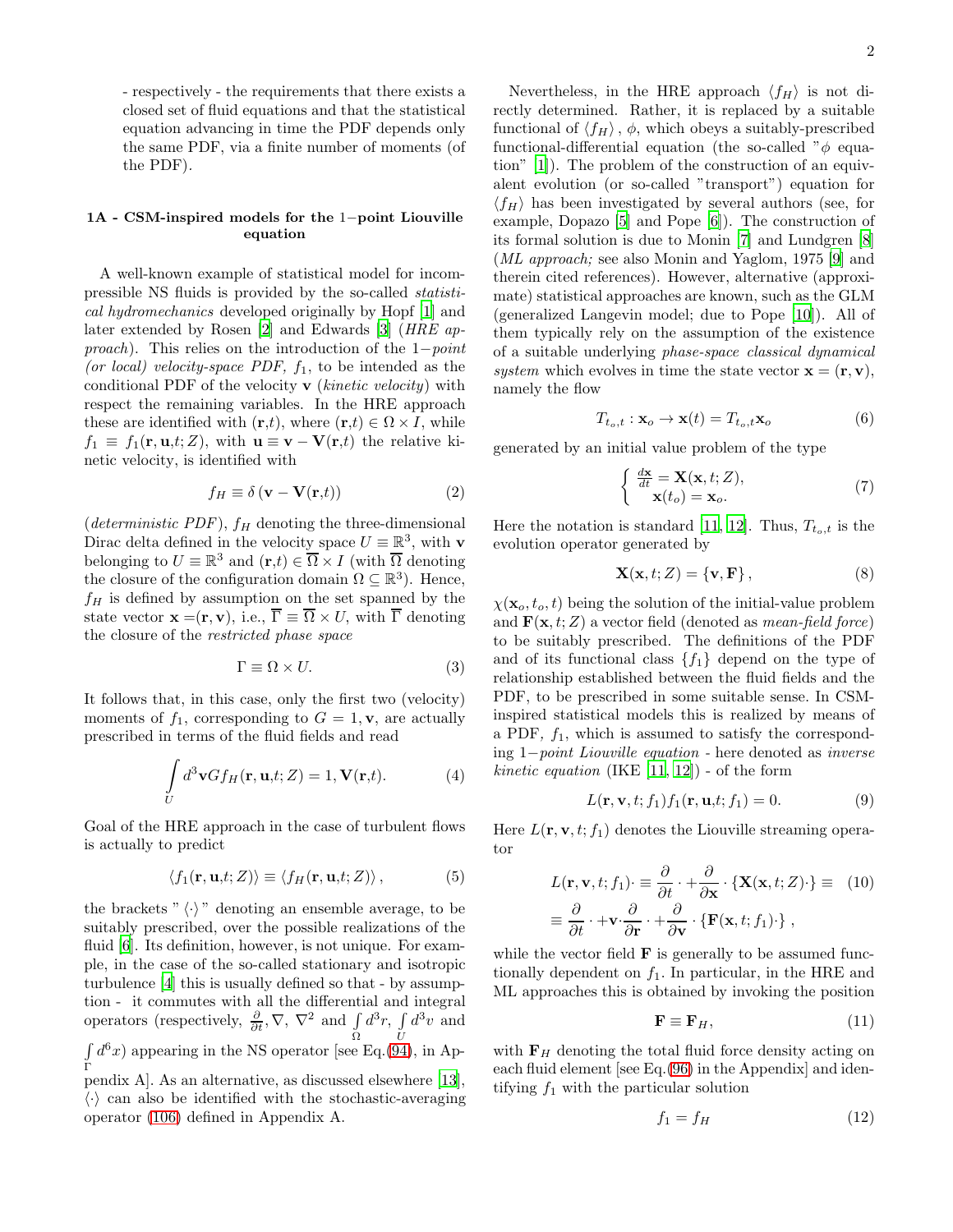[with  $f_H$  defined by Eq.[\(2\)](#page-1-0)]. Hence in this case  $\{f_1\}$ is manifestly the functional class of distributions of the form  $(2)$ .

The HRE and ML approaches, both characterized by the same statistical model  $\{f_H, \Gamma\}$  (HRE-ML statistical model), belong actually to a more general class of statistical models inspired by Classical Statistical Mechanics (CSM) (see also Sec.2).

In particular, this concerns the representation of all the relevant dynamical variables in terms of hidden variables [\[13,](#page-19-5) [14\]](#page-19-13) (see Appendix A). By definition they denote a suitable set of independent variables  $\alpha = \{\alpha_i, i = 1, k\} \in$  $V_{\alpha} \subseteq \mathbf{R}^{k}$ , with  $k \geq 1$ , which cannot be known deterministically, i.e., are not observable. In the context of turbulence theory these variables are necessarily stochastic. This means that they are characterized by a suitable stochastic probability density g defined on  $V_{\alpha}$  (see definitions and related discussion in Appendix A, Subsection A.2), while the ensemble average  $\langle \cdot \rangle$  [defined in Eq.[\(5\)](#page-1-1)] can be identified with the stochastic-averaging  $\langle \cdot \rangle_{\alpha}$  de-fined by Eq.[\(106\)](#page-17-0) [see Appendix A]. Hence, for turbulent flows the fluid fields - together with the PDF  $f_1$  and the vector field  $\mathbf{F}(\mathbf{x}, t; Z)$  appearing in Eqs.[\(8\)](#page-1-2) and [\(9\)](#page-1-3) admit a representation of the form [\[13](#page-19-5), [14](#page-19-13)]

<span id="page-2-0"></span>
$$
\begin{cases}\n\{Z\} = \{Z(\mathbf{r}, t, \alpha)\} \\
f_1 = f_1(\mathbf{r}, \mathbf{u}, t, \alpha; Z) \\
\mathbf{F} = \mathbf{F}(\mathbf{x}, t, \alpha; Z)\n\end{cases}
$$
\n(13)

to be defined in terms of a set of hidden variables  $\alpha$  and a stochastic model  $\{g, V_{\alpha}\}\$  (see again Appendix A, Subsection A.2). Hence,  $\{Z\}$ ,  $f_1$  and  $\mathbf{F}(\mathbf{x}, t; Z)$  are necessarily non-observable. Nevertheless, if we assume that the fluid fields {Z} are uniquely-prescribed ordinary functions of  $(\mathbf{x},t,\alpha)$  defined for all  $(\mathbf{x},t,\alpha) \in \overline{\Gamma} \times I \times V_\alpha$ , it follows that they can still be considered conditional observables (see Appendix A, Subsection A.1). Similar conclusions apply to  $f_1$ , and to the vector field  $\mathbf{F}(\mathbf{x}, t; Z)$  as well.

#### 1B - The Closure problem

Based on these requirements [the positions defined by Eqs. $(11)$  and  $(12)$ , in turbulence theory, i.e., when the fluid fields  $\{Z\}$  are considered as stochastic functions, usually the statistical description involves the construction of an infinite set of continuous many-point PDF's which obey a hierarchy of statistical equations, the socalled ML (Monin-Lundgren [\[7,](#page-19-7) [8\]](#page-19-8)) hierarchy. Therefore in this case the statistical model actually involves the identification of  $\{f\}$  with the functional class of the many-point PDF's. As proven by Hosokawa [\[15\]](#page-19-14), the problem can be formulated in an equivalent way in the framework of the HRE approach, yielding the well-known Hopf  $\phi$  functional-differential equation.

To date, the search of possible exact "closure conditions" for the ML hierarchy (or closure problem) - or equivalent, of exact solutions of the HRE approach - remains one of the major unsolved theoretical problems in fluid dynamics. For the ML-approach, this involves in principle the construction of statistical models which should be characterized by a finite number of (multipoint) PDF's, i.e., determined in such a way that the time evolution of the fluid fields can be uniquely determined in terms of them. In practice the program of constructing theories of this type, and holding for arbitrary fluid fields, is still open due to the difficulty of preserving the full consistency with the fluid equations. In fact, it is well known that many of the customary statistical models adopted in turbulence theory - which are based on closure conditions of various type (see for example Monin and Yaglom [\[9](#page-19-9)] 1975 and Pope, 2000 [\[6\]](#page-19-3)) - typically reproduce at most only in some approximate (i.e., asymptotic) sense the fluid equations.

In particular, an interesting related issue is that posed by the determination of the form of the 1−point PDF. In decaying isotropic turbulence, according to some authors (see in particular Batchelor [\[4](#page-19-4)]) this is predicted as almost-Gaussian. Although others, based on the adoption of suitable model dynamical systems for NS turbulence (Falkovich and Lebedev [\[16\]](#page-19-15) and Li and Menevau [17]), have pointed that the tails of the 1-point PDF might exhibit a strongly non-Gaussian behavior, according to more recent investigations (Hosokawa [\[18](#page-19-16)]) there seems to be still insufficient experimental evidence for a generalized behavior of this type, at least in the case of homogeneous turbulence.

The basic difficulty is, however, related to the proper formulation of a rigorous theory for the 1-point PDF holding for arbitrary NS fluids. In this reference, in particular, an important issue is related to the quest of a possible exact statistical evolution equation for the 1−point PDF [\[14\]](#page-19-13), holding both for deterministic and stochastic fluid equations, which is capable of yielding the correct fluid fields and holds for arbitrary initial and boundary conditions of the relevant related physical observables (or, respectively, conditional observables).

This refers, in particular, to the subset of statistical models  $\{f, \Gamma\}$  in which the PDF f is considered as an ordinary function.

An example is provided by IKT [\[11](#page-19-11), [12\]](#page-19-12) in which the 1−point PDF obeys by construction, both for regular fluids (i.e., deterministic) and turbulent (i.e., stochastic) fluid fields, an IKE of the form [\(9\)](#page-1-3).

This result raises the interesting question whether, in some suitable setting, i.e., for appropriate statistical models and in particular in the case in which  $\{f\}$  is a set of ordinary functions, the closure problem can actually be solved. In this regard, there are actually two possible routes which seem currently available: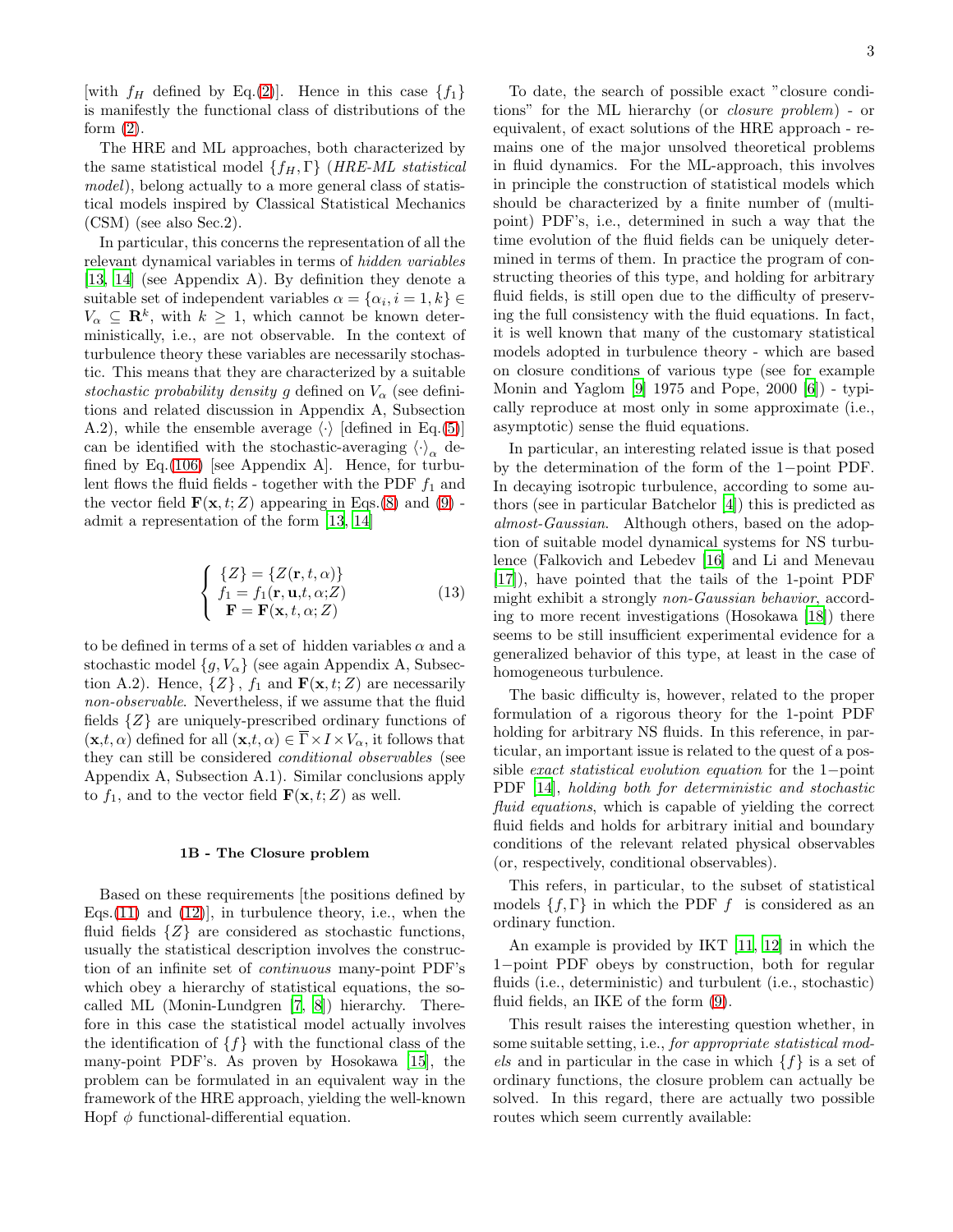- the first route: for a prescribed statistical model  $\{f,\Gamma\}$  it involves the search of possible finite subset of statistical equations (formed by the s equations for the PDF's,  $f_n$ , having  $n \leq s$  and s finite) which define a closed set of equations;
- the second route: is based on the search of possible alternative statistical models  $\{f,\Gamma\}$ , based on the hidden-variable representation [\(13\)](#page-2-0) and mathematically equivalent to the complete set of fluid equations for INSF, for which  $\Gamma$  coincides with the restricted phase-space and the PDF, identified with the  $1-point$  (or local) PDF f<sub>1</sub>, satisfies an IKE of the type defined by  $(9)$ , in which the mean-field force **F** depends functionally only from  $f_1$ , via suitable moments of the PDF. Statistical models of this type (in which the evolution operator depends only on  $f_1$ , via its moments) are usually said to satisfy a kinetic closure condition.

The first approach, by far the most popular one in the literature and adopted by several authors for the construction of approximate closure models of the ML hierarchy, poses nevertheless - as indicated above - a problem of formidable difficulty.

Instead, a possible candidate for statistical models of the second type, adopting the hidden-variable representation  $(13)$ , is already known  $[13, 14]$  $[13, 14]$ . It is provided by the 1−point PDF  $f_1$  which characterizes the IKT for an incompressible NS fluid [\[11,](#page-19-11) [12\]](#page-19-12). In this case the PDF can always be required to be also a velocity-space probability density, i.e. to satisfy the normalization  $\int d^3\mathbf{v} f_1 = 1$ .

In both cases, however, it must be stressed that 'a priori' the definition of relevant statistical model still remains essentially arbitrary. This concerns, besides the choice of the phase-space  $\Gamma$  (only for the first route) and of the functional class  $\{f_1\}$  to which the PDF belongs, also the definition of the set of moments to be associated to the fluid fields  $\{Z\}$ . In particular, in IKT in principle the definition of  $f_1$  is non-unique because higher-order moments of  $f_1$  may be still undetermined. In addition  $f_1$  - even if assumed as an ordinary function - still remains by definition non-observable.

# 1C - Physical realizability conditions on the 1−point PDF

In reference to statistical models based on  $f_1$ , such as the IKT model, a natural question arises, i.e., whether the arbitrariness in their definition can be used, by proper prescription on its functional class  $\{f_1\}$ , to determine it uniquely consistent not only with INSE but also with the relevant physical observables (or conditional observables). In such a case  $f_1$  might, in particular, be viewed as a conditional observable too.

An important preliminary task to accomplish is to establish the relationship of  $f_1$  with the fluid fields. More precisely, here we wish:

A) to assess whether - besides the complete set of fluid fields - the PDF is possibly related to additional observables or conditional observables. This information, in fact, might provide an effective constraint on the functional class of the initial PDF - evaluated at the initial  $time (t = t_o) - {f_1}_{r_o};$ 

B) to determine whether, for suitable fluid fields, there exists a deterministic limit for  $f_1$ , namely for which it is a Dirac delta of the type [\(12\)](#page-1-5). Such a limit would manifestly provide a constraint on the functional class  ${f_1}$ .

Let us point out that for both problems a simple solution actually exists.

### 1C.a - The 1−point velocity-frequency density function

In particular, regarding the observable, here we claim that it can be identified with the configuration-space average of 1−point PDF,  $f_1(t) \equiv f_1(\mathbf{r}, \mathbf{v}, t, \alpha; Z)$ , namely  $\langle f_1(t) \rangle_{\Omega}, \langle \cdot \rangle_{\Omega}$  denoting the  $\Omega$ –averaging operator. For a generic phase function  $a(\mathbf{r}, \mathbf{v}, t, \alpha)$  its configuration-space average on  $\Omega$ , can be identified respectively either with the continuous or discrete operators

<span id="page-3-2"></span>
$$
\langle a(\mathbf{r}, \mathbf{v}, t, \alpha) \rangle_{\Omega} \equiv \frac{1}{\mu(\Omega)} \int_{\Omega} d^3 \mathbf{r} a(\mathbf{r}, \mathbf{v}, t, \alpha) \qquad (14)
$$

$$
\langle a(\mathbf{r}, \mathbf{v}, t, \alpha) \rangle_{\Omega} \equiv \lim_{N \to \infty} \frac{1}{N} \sum_{i=1, N} a(\mathbf{r}, \mathbf{v}, t, \alpha). \tag{15}
$$

In practice, for actual comparisons with experimental data, both operators can be conveniently replaced by a finite summation of the form

<span id="page-3-1"></span>
$$
\langle a(\mathbf{r}, \mathbf{v}, t, \alpha) \rangle_{\Omega} \cong \overline{a}^{(A)}(\mathbf{v}, t, \alpha) \equiv \frac{1}{N_*} \sum_{i=1, N_*} a(\mathbf{r}_i, \mathbf{v}, t, \alpha),
$$
\n(16)

 $N_*$  denoting a suitable integer to be considered  $\gg$ 1. Thus,  $\langle f_1(t) \rangle_{\Omega}$  should be identified with the 1−point velocity-frequency density function (VFDF). Namely, introducing the short-way notation  $\hat{f}_1^{(freq)}(t) \equiv$  $\widehat{f}_1^{(freq)}(\mathbf{r}_i, \mathbf{v}, t, \alpha)$ , it should result

<span id="page-3-0"></span>
$$
\langle f_1(t) \rangle_{\Omega} = \hat{f}_1^{(freq)}(t). \tag{17}
$$

where

<span id="page-3-3"></span>
$$
\hat{f}_1^{(freq)}(t) \equiv \lim_{N \to \infty} \frac{1}{N} \sum_{i=1,N} N_1(\mathbf{r}_i, \mathbf{v}, t, \alpha; Z)
$$
(18)

and  $N_1(\mathbf{r}_i, \mathbf{v}, t, \alpha; Z)$  is the frequency associated to the fluid velocity field  $V(r,t,\alpha)$  [see related discussion in Appendix B and in particular Eqs. [\(114\)](#page-18-0)-[\(118\)](#page-18-1)]. Hence, by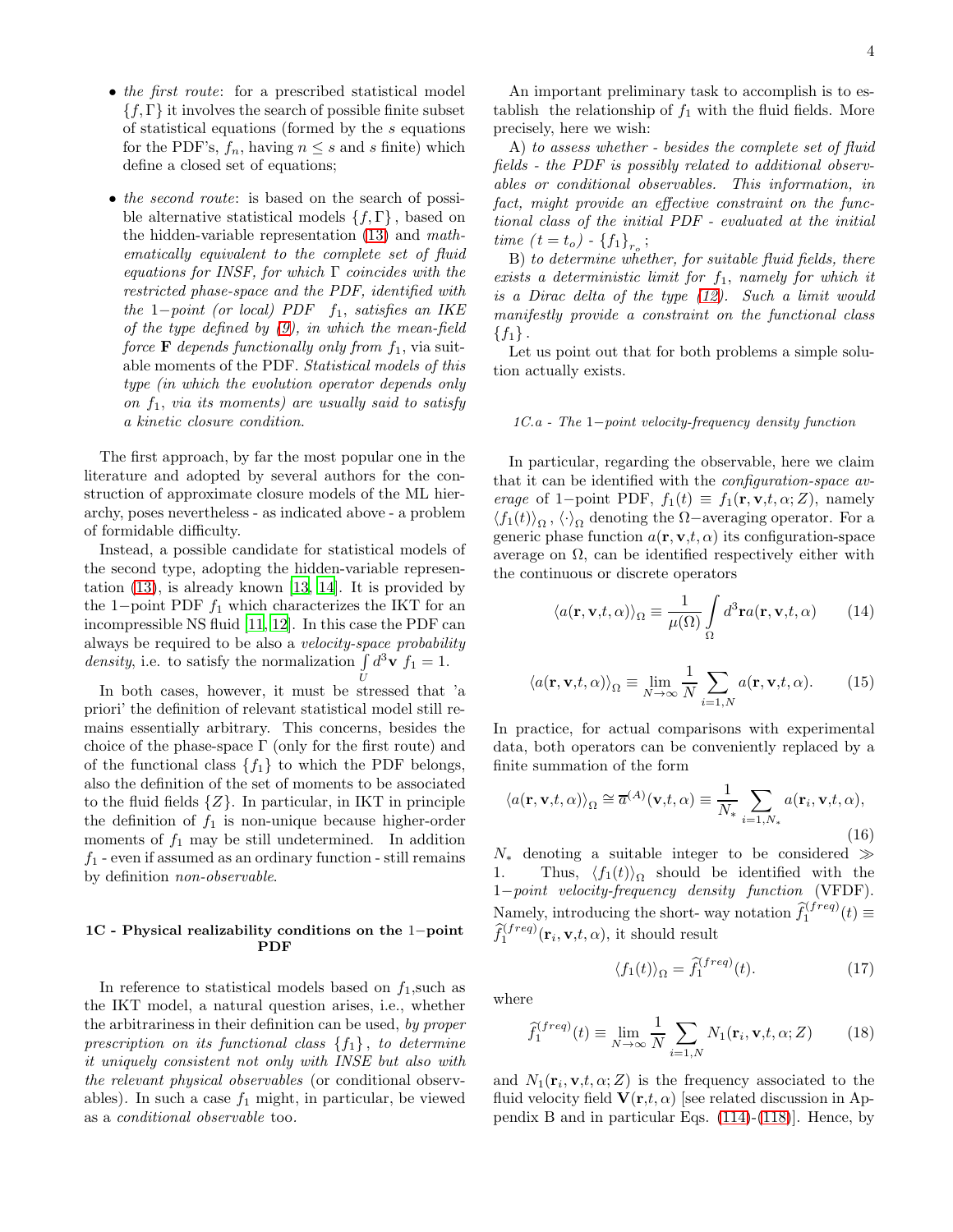definition, from  $Eq.(17)$  $Eq.(17)$  it follows that it must be

<span id="page-4-5"></span>
$$
\int\limits_{U} d^3 \mathbf{v} \langle f_1(t) \rangle_{\Omega} = \int\limits_{U} d^3 \mathbf{v} \hat{f}_1^{(freq)}(t) = 1.
$$
 (19)

### 1C.b - The deterministic limit of  $f_1$

Regarding the search of a deterministic limit for  $f_1$ , there is manifestly only one case when this can happen and it occurs in the limiting case of the stationary solution (of INSE)  $Z_o \equiv \{V = 0, p_1 = 0\}$  (or *null solution*), for which  $f_1 \equiv \langle f_1 \rangle_{\Omega}$ . In fact, in such a case  $f_1$  manifestly must coincide with a distribution, i.e.,

<span id="page-4-1"></span>
$$
\lim_{\substack{p_1 \to 0^+ \\ |\mathbf{V}| \to 0^+}} f_1 = \delta(\mathbf{v}) \tag{20}
$$

(deterministic limit), while also there manifestly results

<span id="page-4-4"></span>
$$
\lim_{\substack{p_1 \to 0^+ \\ |\mathbf{V}| \to 0^+}} \hat{f}_1^{(freq)}(t) = \delta(\mathbf{v}).\tag{21}
$$

Since the null solution can always in principle be reached (i.e., moving backward in time and by application of a combination of appropriate volume forces and boundary conditions acting on the fluid, both to be suitably defined), it follows that Eq.[\(20\)](#page-4-1) might always be regarded as a possible alternative initial condition for  $f_1$ . In the following we intend to prove that, as an example, it can be represented as the limit function

$$
\delta(\mathbf{v}) \equiv \lim_{\substack{p_1 \to 0^+ \\ |\mathbf{V}| \to 0^+}} f_M(\mathbf{v}; p_1)
$$
(22)

of a Gaussian PDF

<span id="page-4-3"></span>
$$
f_M(\mathbf{v} - \mathbf{V}; p_1) = \frac{1}{\pi^2 v_{th,p}^3} \exp\left\{-\frac{\left\|\mathbf{v} - \mathbf{V}\right\|^2}{v_{thp}^2}\right\},\qquad(23)
$$

where  $\mathbf{V} = \mathbf{0}$  and  $v_{thp} = (2p_1/\rho_o)^{1/2}$  is the thermal velocity due to  $p_1$  [see Eq.[\(27\)](#page-4-0)]. It is obvious, however, that the previous requirement does not provide a unique functional form for  $f_1$ . For instance, when both  $\mathbf{V}(\mathbf{r}, t, \alpha)$ and  $p_1(\mathbf{r}, t, \alpha)$  are considered infinitesimals (of order  $\varepsilon$ ), Eq.[\(20\)](#page-4-1) only requires that

$$
f_1(t) = f_M(\mathbf{u}; p_1, \alpha) + \delta f_1(\mathbf{r}, \mathbf{u}, t, \alpha; Z), \qquad (24)
$$

with  $\delta f_1$  infinitesimal of order  $O(\varepsilon)$ .

In the following  $\{f_1, \Gamma\}$  will be denoted as *statistically complete* if the PDF  $f_1$ :

A) admits for all  $(\mathbf{r},t) \in \overline{\Omega} \times I$  (including the initial time  $t_o$ ) and  $G = 1$ ,  $\mathbf{v}, u^2/2$ , uu,  $\mathbf{u} u^2/2$  the velocity and

phase-space moments  $\int$ U  $d\n**v**Gf<sub>1</sub>$  and  $\int$ Γ  $d\n**v** f<sub>1</sub>$  ln  $f<sub>1</sub>$  and satisfies the constraint equations

<span id="page-4-2"></span>
$$
\int\limits_U d\mathbf{v} G f_1 = 1, \mathbf{V}(\mathbf{r}, t, \alpha), p_1(\mathbf{r}, t, \alpha), \quad (25)
$$

$$
S(f_1(t)) = S_T. \tag{26}
$$

Here  $p_1(\mathbf{r},t,\alpha) > 0$  denotes the kinetic pressure

<span id="page-4-0"></span>
$$
p_1(\mathbf{r}, t, \alpha) = p(\mathbf{r}, t, \alpha) + p_0(t, \alpha) - \phi(\mathbf{r}, t, \alpha), \qquad (27)
$$

with  $p_0(t, \alpha) > 0$  (the *pseudo-pressure*) a strictly positive, smooth, real function and  $\phi(\mathbf{r}, t, \alpha)$  a suitably defined potential;

B) at the initial time  $t = t_o$  satisfies the constraint  $(17);$  $(17);$ 

C) satisfies the constraint defined by the deterministic limit [\(20\)](#page-4-1).

The constraint equations  $(25)-(27),(17)$  $(25)-(27),(17)$  $(25)-(27),(17)$  $(25)-(27),(17)$  and  $(20)$  are here denoted as *physical realizability conditions*.

#### 1D - Open issues

Here we shall consider a class of statistical models  ${f_1, \Gamma}$ , based on the 1−point PDF,  $f_1$  with  $f_1$  defined on  $\Gamma$  and  $\Gamma$  identified with [\(3\)](#page-1-6), which yield a *complete* inverse kinetic theory for the INSE problem. In other words, each  $\{f_1, \Gamma\}$  should yield the *complete set of fluid* fields, $\{Z\}$ , to be represented in terms of suitable velocity moments of the same PDF. In addition,  $\{f_1, \Gamma\}$  will be required to hold for arbitrary fluid fields  $\{Z\}$  which, in the domain of existence  $\Omega \times I$ , are strong solutions of the INSE problem, the latter - for greater generality - to be considered either deterministic or stochastic (see Appendix A).

In the construction of statistical models of this type several interesting issues arise, which are related both to the prescription of the initial conditions on the PDF and to its time evolution. In particular, they concern whether there exists a statistical model  $\{f_1, \Gamma\}$ , such that:

- 1. (Problem 1: uniqueness condition) both  $\{f_1, \Gamma\}$ and the PDF  $f_1$  are unique;
- 2. (Problem 2: conditions of statistical completeness)  ${f_1, \Gamma}$  is statistically complete, namely  $f_1$  satisfies the requirements posed in Subsection 1C.

Here we shall consider, in particular, the case in which the frequency  $\widehat{f}_1^{(freq)}(t_o)$  is an ordinary function (i.e., not a distribution), consistent with the requirement that  $f_1$  is an ordinary function too. The second requirement is that in the limit in which  $p_1 \rightarrow 0^+$  and  $|\mathbf{V}| \rightarrow 0^+$ , there results [\(20\)](#page-4-1).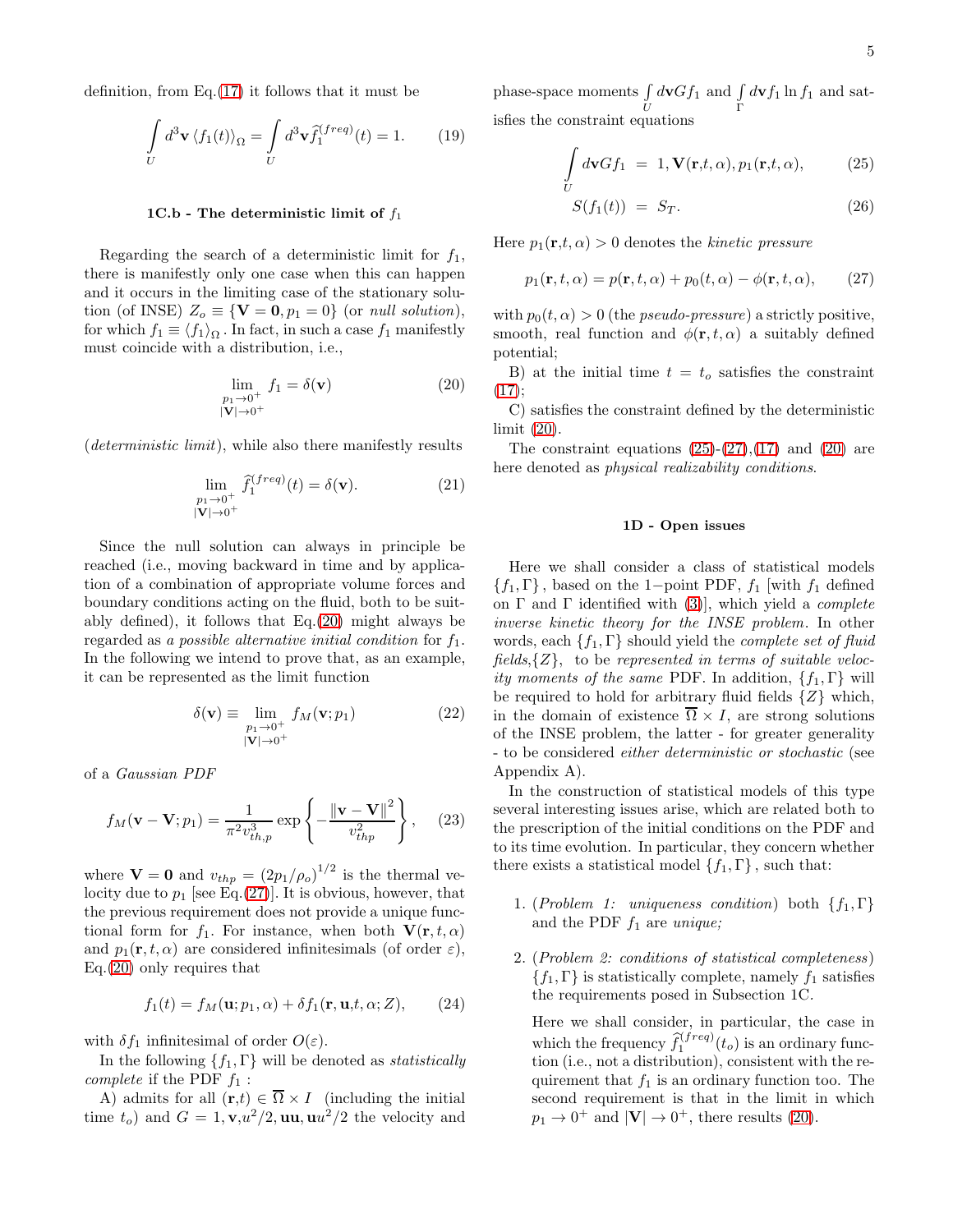- 3. (Problem 3: moment-closure condition) can be defined in such a way that it satisfies a momentclosure condition. In other words: whether there exists a finite set of moment equations of IKE [\(9\)](#page-1-3) which are closed. This is actually a basic requirement of IKT. Hence, it should be satisfied by construction, if  $\{f_1, \Gamma\}$  relies on IKT [\[12](#page-19-12)].
- 4. (Problem 4: kinetic-closure condition) it can be defined in such a way that at any time  $t \geq t_o$  (with  $t \in I$ , the statistical equation advancing in time  $f_1$ depends, besides  $f_1$ , only on a finite number of moments of the same PDF, which include necessarily the complete set of fluid fields  $\{Z(\mathbf{r},t)\}\)$ . In such a case  $\{f_1, \Gamma\}$  is said to satisfy a kinetic closure condition. This assumption is - in some sense - analogous to the closure problem for the ML hierarchy. In both cases it effectively involves the construction of the mean-field force which advances in time the 1−point PDF.
- 5. (Problem 5: determination of multi-point PDF's) the statistical model  $\{f_1, \Gamma\}$  can be constructed in such a way that determines uniquely the multi-point PDF's, as well as the related observables.
- 6. (Problem 6: closure condition of the statistical equations for multi-point PDF's) the statistical equations for the multi-point PDF's depend only on  $f_1$ .

In the remainder a statistical model which satisfies both the moment and kinetic closure conditions indicated above in Problems 3 and 4 will be denoted as closed.

# 1E - Goals and scheme of presentation

Here we claim that the IKT statistical model can be defined in such a way to provide an explicit solution of problems 1-6. The construction of the 1−point PDF is achieved adopting the so-called inverse kinetic theory (IKT) for fluid dynamics (Tessarotto et al., 2004-2009 [\[11,](#page-19-11) [12,](#page-19-12) [13](#page-19-5), [14,](#page-19-13) [22,](#page-19-17) [23](#page-19-18), [24](#page-19-19), [25,](#page-19-20) [26,](#page-19-21) [27](#page-19-22), [28,](#page-19-23) [29,](#page-19-24) [30](#page-19-25), [31](#page-20-0), [32\]](#page-20-1) ). This type of approach can be formulated both when the fluid is considered *regular* and *turbulent*, *i.e.* the corresponding fluid equations (INSE) and the fluid fields  $\{Z\}$ are respectively considered deterministic and stochastic [\[13,](#page-19-5) [14\]](#page-19-13). In particular,  $f_1$  is defined in such a way that:

A) both the PDF and the related mean-field force  $(F)$ which determines its time evolution [see Eq.[\(8\)](#page-1-2)] are *con*ditional observables. This concept [see Appendix A, Subsection A.1] is shown to imply the uniqueness and closure properties of the statistical model;

B) the PDF satisfies suitable physical realizability conditions. This requires, in particular, that the complete set of fluid fields  $\{Z\}$  is necessarily represented in terms

of moments the PDF [\[11](#page-19-11), [12,](#page-19-12) [13](#page-19-5)], while the initial PDF must be defined so that its configuration-space average is suitably prescribed [see Eq. $(17)$ ]. In such a case, the solution of the initial condition for  $f_1$  (see Problem 2) is uniquely achieved by invoking the Principle of Entropy Maximization (PEM; Jaynes, 1957 [\[33\]](#page-20-2)). This permits to identify two possible solutions for the initial PDF, corresponding respectively to the initial condition  $1_A$  and to  $1_A$  and  $1_B$  jointly.

The first one is realized by a local Gaussian PDF  $(f_M)$ .

The formulation of the corresponding statistical model  ${f_M, \Gamma}$  and the analysis of its basic properties are discussed in Section 2. First, it is pointed out that PEM requires necessarily that  $f_1 \equiv f_M$  must be a conditional observable for all  $t \in I$ . Then, by identifying the mean-field force  $\mathbf{F}(f_M)$  with a conditional observable, it is proven that it is uniquely defined, both as a function of the kinetic velocity v (actually a polynomial of second degree with respect the relative kinetic velocity  $\mathbf{u} = \mathbf{v} - \mathbf{V}$ ) and of the fluid fields  $\{Z\} \equiv \{V, p_1\}$ . As a consequence, the statistical model  $\{f_M, \Gamma\}$  is unique (THM.1; see also Problem 1). Moreover, the complete set of fluid fields  $\{Z\}$  are uniquely determined as moments of  $f_M$ , which means that the classical dynamical system defined by the initial-value problem [\(7\)](#page-1-7) determines uniquely both the time-evolution of the PDF and of the complete set of fluid fields  $\{Z\}$ . However, unless the initial constraint  $(17)$  is fulfilled by  $f_M$  (which is generally not the case),  $\{f_M, \Gamma\}$ is not statistically complete (see Corollary to THM.1).

The construction of the statistical model  $\{f_1, \Gamma\}$  which takes into account such a case is carried out in Section. 3. The condition of statistical completeness requires that the initial PDF satisfied simultaneously conditions  $1_A$  and  $1_B$ . It is found that this generally provides (at  $t = t_o$ ) a non-Gaussian initial PDF of prescribed form (see THM.2). Its time evolution depends now on the mean-field force  $\mathbf{F}(f_1)$ . Under the assumptions that its dependence in terms of the kinetic velocity v can only occur, as in the Gaussian PDF, only via a polynomial of second degree in **u** and identifying  $F(f_1)$ , as in the previous case, with a conditional observable its form is found to be unique as the statistical model  $\{f_1, \Gamma\}$  while  ${f_1, \Gamma}$  is also statistically complete.

In the same section (Subsection 3D) the closure problem (Problems 3 and 4), based on the IKT statistical model, is formulated. This refers, in particular, to the construction of its formal solution (i.e., see also paragraphs 1B and 1D). This is achieved, both for deterministic and stochastic fluids described by the INSE problem (as defined in Appendix A). In our theory this is done by determining directly  $f_1$ , rather than its stochastic average  $\langle f_1 \rangle$ . As a basic consequence, it follows that the statistical equation for  $f_1$  is necessarily closed, namely it depends only on  $f_1$  and a finite number of moments of the same PDF. The proof of the closure property of the IKT statistical model is proven in THM.3.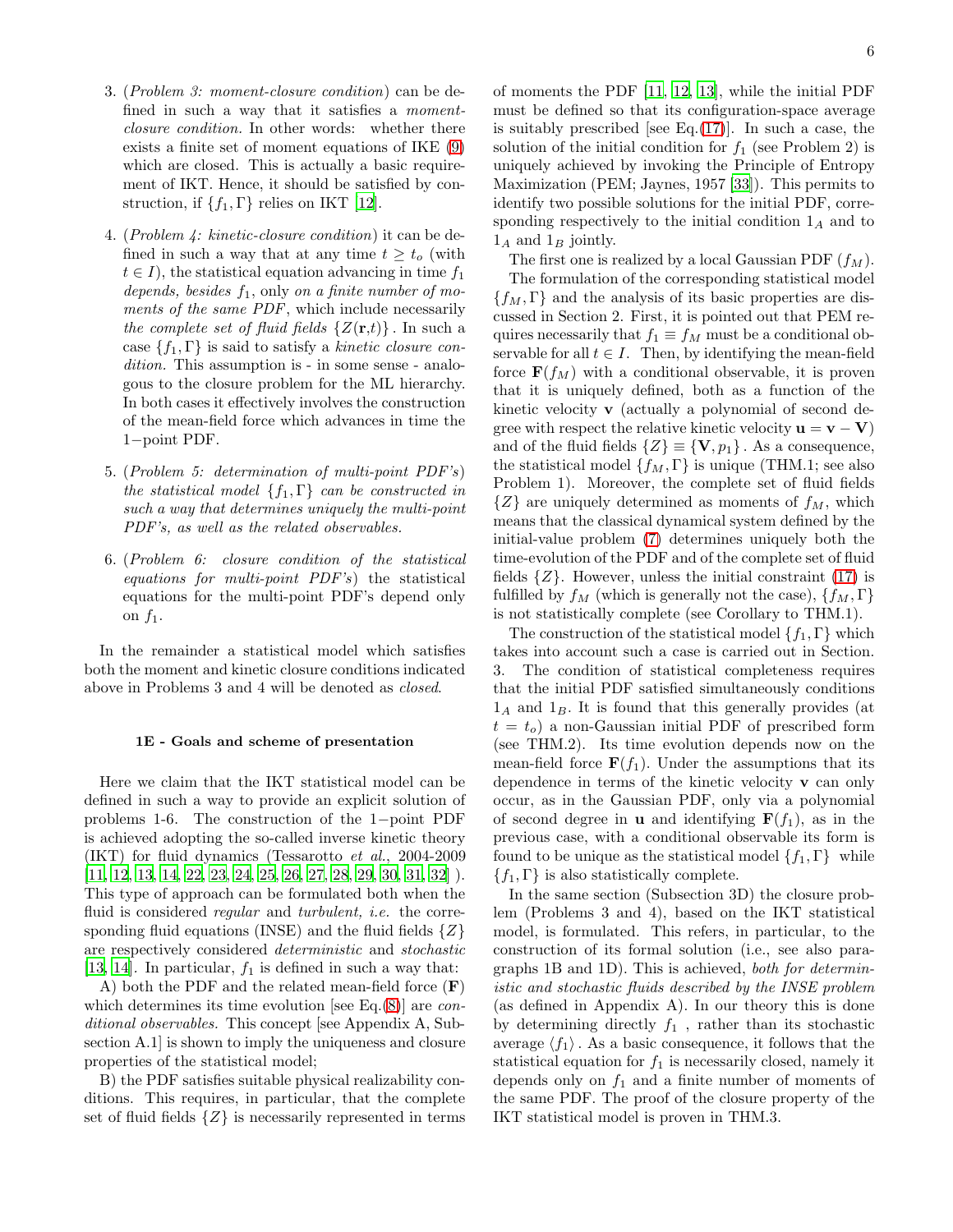There are several new contributions and basic consequences of the theory here presented.

Besides the (generally non-Gaussian) characterization of the initial PDF, it is found that, both for regular and turbulent flows, its time evolution is provided by a Liouville equation, while the corresponding Liouville operator depends only on a finite number of velocity moments of the same PDF. Hence, its time evolution depends (functionally) solely on the same (1-point) PDF. An interesting issue is also provided by the comparison, carried out in section 4, between  $\{f_1, \Gamma\}$  and the common statistical model, denoted  $\{f_H, \Gamma\}$ , laying at the core of the customary statistical approaches [i.e., the HRE [\[1](#page-19-0), [2,](#page-19-1) [3](#page-19-2)] and ML [\[7](#page-19-7), [8\]](#page-19-8) approaches]. The latter, although both unique and closed (in the sense of Problems 3 and 4), is proven to be statistically incomplete (see THM.4), since the corresponding PDF cannot generally fulfill the phys-ical constraint placed on it by Eq.[\(17\)](#page-3-0) [at  $t = t_o$  or at any time  $t \in I$ .

The connection with previous statistical approaches is investigated. In particular, it is shown that  $f_1$  can be identified with a suitable stochastic average of the PDF  $f_H$  (see THM.5). A remarkable consequence of the present theory is that it affords the exact construction of the corresponding statistical equation for the stochastic-averaged PDF.(Section 4). The latter is shown to depart from the customary transport equation considered in the literature [see, for example, Dopazo [\[5](#page-19-6)] and Pope [\[6](#page-19-3)]]. The relationship with the Hopf functionaldifferential method [\[1\]](#page-19-0) is also displayed.

Finally, the explicit construction of multi-point PDF's and of the related observables (Section 5) is achieved. In particular, the statistical evolution equations for the multi-point PFD's are shown to maintain the form of Liouville equations. As a practical application, the explicit construction of reduced 2−point PDF's - and of their related statistical equations - both usually investigated in experimental/numerical research in fluid dynamics, is presented. In fact, despite not being themselves observables, they are nevertheless related to physical observables (or conditional observables), such as the velocity difference between different fluid elements, usually adopted for the statistical analysis of turbulent fluids. Finally, in Section 6 the conclusions are drawn.

#### 2 - IKT APPROACHES

A fundamental aspect of fluid dynamics is the construction of statistical models  $\{f_1, \Gamma\}$  in which the 1−point PDF is the solution of a so-called inverse problem, involving the search of a so-called inverse kinetic theory (IKT) able to yield the complete set of fluid equations for the fluid fields. A particular realization for  $\{f_1, \Gamma\}$ is provided by (the already mentioned) ML approach,

which is based on the position [\(11\)](#page-1-4) and the particular solution [\(12\)](#page-1-5). In such a case it follows, by construction, that  $f_1$  depends explicitly, and not just merely in a functional sense, on the fluid field  $V(r,t)$ . Hence, IKE [\(9\)](#page-1-3) implies necessarily INSE (and therefore can be viewed as an inverse kinetic equation). Nevertheless, it is obvious that the fluid pressure  $p(\mathbf{r},t)$  cannot be represented as a moment of the same PDF.

In this connection, however, a more general viewpoint is represented by the search of so-called complete IKT's able to yield as moments of the PDF the whole set of fluid fields  $\{Z\}$  which determine the fluid state and in which the same PDF satisfies a Liouville equation. This implies that in such a case there must exist a classical dynamical system, of the type defined by  $Eq.(6)$  $Eq.(6)$ , whose evolution operator  $T_{t_o,t}$  advances in time both the PDF and the related fluid fields, while preserving - at the same time - a suitable probability measure (Frisch, 1995 [\[19](#page-19-26)]). Despite previous attempts (Vishik and Fursikov, 1988 [\[20\]](#page-19-27) and Ruelle, 1989 [\[21](#page-19-28)]) the existence of such a dynamical system has remained for a long time an unsolved problem.

This type of approach has actually been achieved for incompressible NS fluids [\[11,](#page-19-11) [12\]](#page-19-12), with the discovery of the (corresponding) NS dynamical system which advances in time the complete set of fluid fields  $\{Z\}$ . Its applications and extensions are wide-ranging and concern in particular: incompressible thermofluids [\[25\]](#page-19-20), quantum hydrodynamic equations (see [\[23,](#page-19-18) [26\]](#page-19-21)), phase-space Lagrangian dynamics [\[27\]](#page-19-22), tracer-particle dynamics for thermofluids [\[28,](#page-19-23) [32](#page-20-1)], the evolution of the fluid pressure in incompressible fluids [\[29](#page-19-24)], turbulence theory in Navier-Stokes fluids [\[13,](#page-19-5) [25\]](#page-19-20) and magnetofluids [\[14](#page-19-13)] and applications of IKT to lattice-Boltzmann methods [\[31\]](#page-20-0). In the following we intend to investigate, in particular, its consequences for the problems posed in this paper.

## 2A - The IKT statistical model - Basic assumptions

Let us now show how a statistical model of this type for the 1−point PDF [i.e.,  $\{f_1, \Gamma\}$ ], which fulfills the requirements posed in Problems 1-5 and holds both for regular and stochastic flows [\[13](#page-19-5), [14](#page-19-13)], can be achieved by suitably modifying the IKT approach earlier developed by Tessarotto and coworkers [\[11,](#page-19-11) [12](#page-19-12)] (see also Ref.[\[13\]](#page-19-5)).

Such a theory, it must be stressed, is based on some of the axioms (such as the conservation of entropy, the principle of entropy maximization or the regularity assumptions) which are typical of CSM. In particular, the IKT of Refs. [\[12](#page-19-12), [23\]](#page-19-18)) requires that  $f_1(t) \equiv f_1(\mathbf{x}, t, \alpha; Z)$ is a particular solution of the 1−point IKE [\(9\)](#page-1-3) and satisfies the following assumptions (Axioms  $\#0-\#4$ ), imposing that for all  $(\mathbf{x},t) \in \overline{\Gamma} \times I$ :

• (*Axiom*  $\#0$ *:* regularity)  $f_1(t)$  is an ordinary,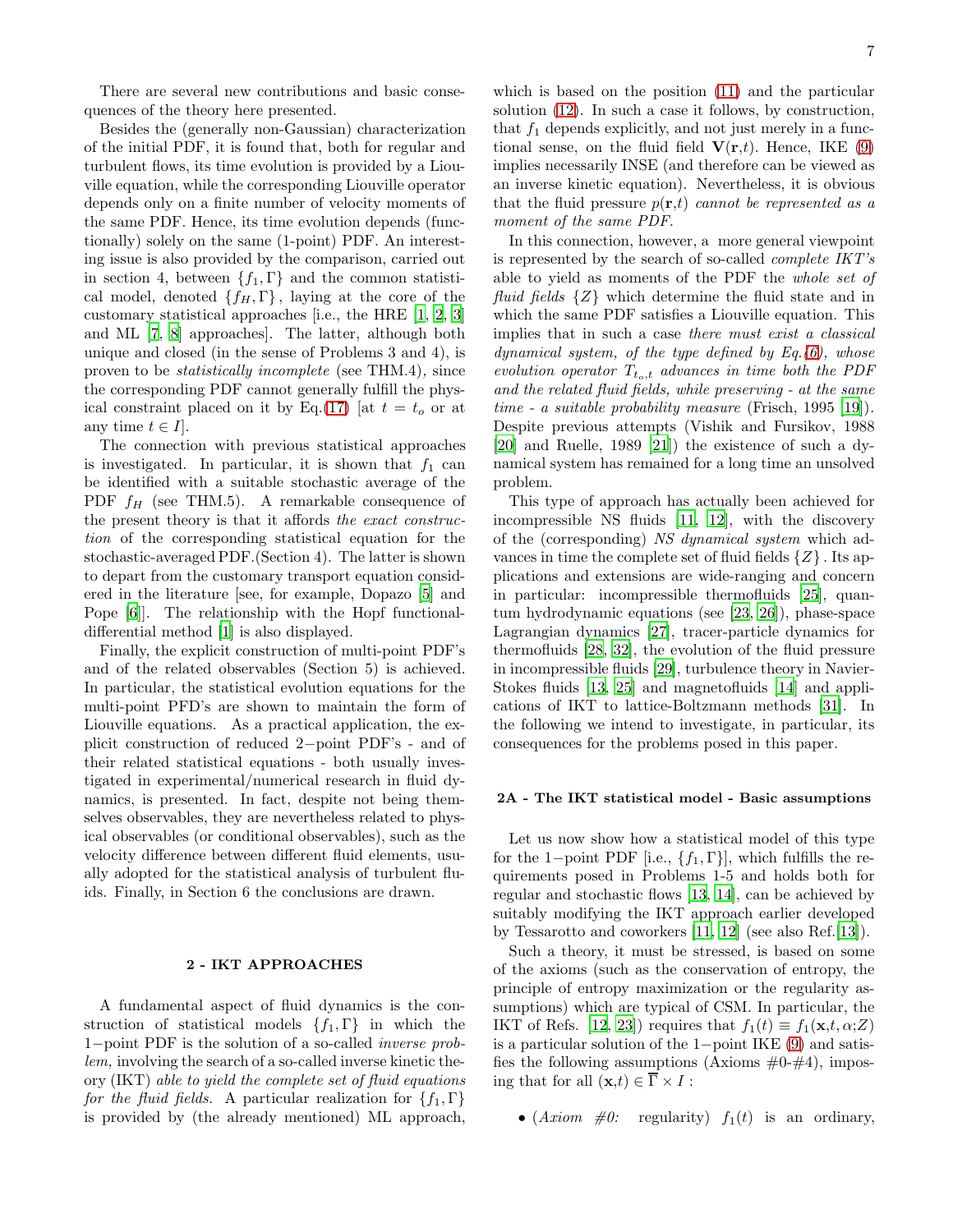strictly positive function. By assumption it is measurable, i.e., it admits the velocity- and phasespace moments

$$
\int\limits_U d\mathbf{v} G f_1\tag{28}
$$

respectively for  $G = 1$ , **v**,  $\rho_o u^2/3$ , **uu**, **u** $u^2/3$  and for  $S(f_1(t)) = - \int$ Γ  $d\mathbf{x}f_1(\mathbf{r}, \mathbf{u}, t, \alpha; Z) \ln f_1(\mathbf{r}, \mathbf{u}, t, \alpha; Z),$ the so-called Boltzmann-Shannon (BS) entropy. Moreover,  $f_1$  is suitably smooth, in the sense that it is is continuous  $\overline{\Gamma} \times I$ , is a particular solution of IKE [\(9\)](#page-1-3) and its velocity moments  $G_2, G_3 \equiv \mathbf{v}, \rho_o u^2/3$ are respectively of class

$$
\begin{cases} G_2 \in C^{(3,1)}(\Omega \times I), \\ G_3 \in C^{(2,0)}(\Omega \times I); \end{cases} \tag{29}
$$

- (Axiom #1: principle of correspondence)  $f_1(t)$  satisfies identically in  $\overline{\Omega} \times I$  the constraints [\(25\)](#page-4-2)-[\(27\)](#page-4-0) and the fluid fields (including the kinetic pressure  $p_1$ ) can be considered (conditional) observables. As a part of the same axiom it is required, furthermore, that  $f_1(\mathbf{r}, \mathbf{u}, t; Z)$  satisfies suitable kinetic initial and boundary conditions [see Ref.]. The latter are defined so that, by construction, the moments [\(25\)](#page-4-2)-[\(27\)](#page-4-0) identically satisfy the initial and boundary conditions prescribed by the INSE problem [see Eqs.  $(92)$  and  $(93)$  in Appendix A.
- $(Axiom \#2: moment-closure condition)$  the moments equations, corresponding to  $G = 1$ , **v**,  $\rho_o u^2/3$ and evaluated in terms of IKE [\(9\)](#page-1-3), define a system of closed equations, which coincide with the complete set of fluid equations provided by INSE [see Eqs. $(88)-(90)$  $(88)-(90)$  $(88)-(90)$  in Appendix A.
- $(Axiom \#3: principle of conservation of entropy,$ or constant H-theorem)  $f_1(t)$  satisfies the constraint equation [also known as constant H-theorem [\[23\]](#page-19-18)]

$$
\frac{\partial}{\partial t}S(f_1(t)) = 0.
$$
\n(30)

• (Axiom  $\#4$ : maximum entropy principle)  $f_1(t)$  satisfies, at  $t = t_o$ , the constrained maximal variational principle (also known as principle of entropy maximization or PEM; Jaynes, 1957 [\[33\]](#page-20-2)):

<span id="page-7-0"></span>
$$
\delta S(f_1(t)) = 0.\t\t(31)
$$

In this paper we shall impose, furthermore, two new assumptions introduced to satisfy the previous problems (*Problem 1-7*), requiring that:

- (Assumption  $#1$ : conditional observables)  $f_1$  and the mean-field force  $\bf{F}$  are *conditional observables*;
- (Assumption  $\#2$ : statistical completeness)  $\{f_1, \Gamma\}$ is statistically complete, namely  $f_1$ , satisfies the physical realizability conditions placed by: (Assumption  $#2a$ ) the velocity moments  $(25)-(27);$  $(25)-(27);$  $(25)-(27);$ (Assumption  $\#2b$ ) the VFDF, i.e., Eq.[\(17\)](#page-3-0); (Assumption  $#2c$ ) the deterministic limit  $(20)$ .

In the remainder Axioms  $\#0-4$  will be assumed to hold, together with Assumption  $#1$  and  $#2$ , for the statistical model  $\{f_1, \Gamma\}.$ 

### 2B - The Gaussian particular solution

Let us now show that imposing PEM (at  $t = t_o$ ) and requiring solely the specification of its functional class  ${f_1}$  - i.e., not imposing also the validity of the initial constraint equation [\(17\)](#page-3-0) for the 1-point PDF - uniquely determines its initial value  $f_1(t_o) \equiv f(\mathbf{x}, t_o, \alpha; Z)$ .

For definiteness, let us assume that  $f_1(t_o)$  is an ordinary, strictly positive function, requiring initially that it satisfies only the constraint provided by the fluid fields, namely Eq.[\(92\)](#page-16-2) [Assumption  $\#2a$ ] and by the deterministic limit  $(20)$  [Assumption  $\#2c$ ]. Invoking the method of Lagrange multipliers, the PEM variational principle  $[(31)]$  $[(31)]$  $[(31)]$  implies that at the initial time  $t<sub>o</sub>$  and for arbitrary variations  $\delta f_1(\mathbf{r}, \mathbf{u}, t, \alpha; Z)$  it must result identically:

$$
\int_{\Gamma} d\mathbf{x} \delta f_1(\mathbf{r}, \mathbf{u}, t, \alpha; Z) \{1 + \ln f_1(\mathbf{r}, \mathbf{u}, t, \alpha; Z) + (32) \n+ \lambda_o + \lambda_1 \cdot \mathbf{u} + \lambda_2 \mathbf{u}^2\} = 0.
$$

Here  $\lambda_0, \lambda_1$  and  $\lambda_2$  are Lagrange multipliers to be determined by imposing the correspondence principle [i.e., the moment equations  $(25)$ . It follows that: 1) at  $t = t_o, f_1(\mathbf{r}, \mathbf{u}, t, \alpha; Z)$  necessarily coincides with a Gaussian distribution [\(23\)](#page-4-3) [\[12](#page-19-12), [23\]](#page-19-18) carrying the fluid velocity  $\mathbf{V}(\mathbf{r},t_o,\alpha)$  and the kinetic pressure  $p_1(\mathbf{r},t_o,\alpha)$ ; 2) Axiom  $\#0$  implies that  $p_1(r, t_o)$  must be strictly positive; 3)  $f_M(t_o)$  is necessarily a conditional observable, so that when  $\alpha$  and **v** (or the relative kinetic velocity **u**) are considered prescribed,  $f_M(\mathbf{u} \equiv \mathbf{v} - \mathbf{V}(\mathbf{r}, t_o, \alpha); p_1(\mathbf{r}, t_o, \alpha))$  is unique and depends in a prescribed way only on observables; 4) moreover, due to the arbitrariness of the choice of the initial time  $t_o$ , the Gaussian PDF [\(23\)](#page-4-3) is necessar-ily a particular solution of IKE [\(9\)](#page-1-3) for all  $t \in I$ ; 5) as a consequence, also the same equation at all times is a conditional observable in the sense indicated above.

On the other hand, imposing for Eq.[\(9\)](#page-1-3) the particular solution

<span id="page-7-1"></span>
$$
f_1(\mathbf{r}, \mathbf{u}, t, \alpha; Z) \equiv f_M(\mathbf{u}; p_1(\mathbf{r}, t, \alpha)) \tag{33}
$$

implies that the vector field  $\bf{F}$  must depend functionally on  $f_M$  and  $\{Z\}$ , i.e., it is of the type  $\mathbf{F}(f_M) \equiv \mathbf{F}(\mathbf{x},t;f_M)$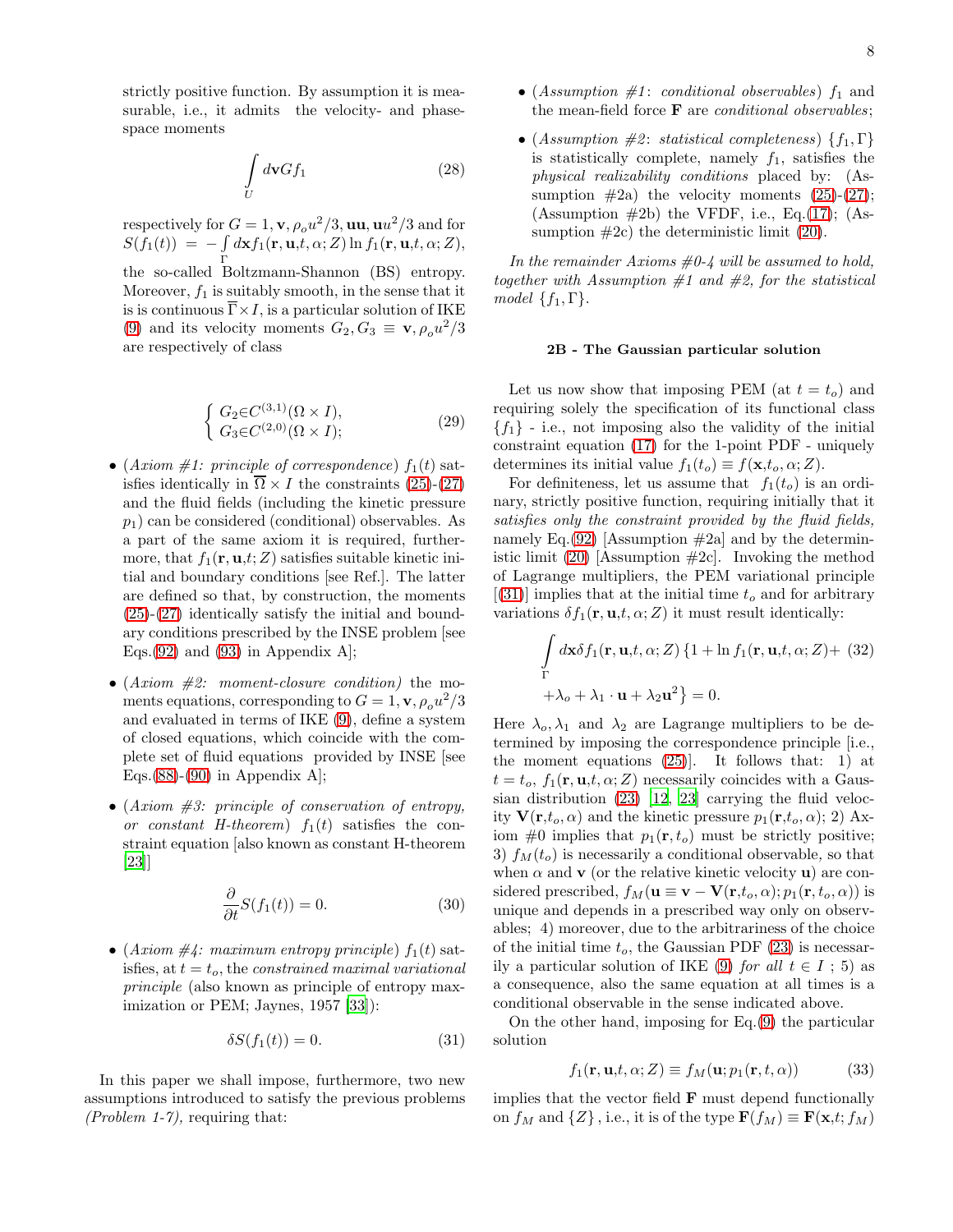[\[12,](#page-19-12) [23\]](#page-19-18). One finds, however, that the most general admissible form of the vector field  $\mathbf{F}(f_M)$  [namely one which is consistent with the requirement [\(33\)](#page-7-1)], is of the type:

<span id="page-8-3"></span>
$$
\mathbf{F}(\mathbf{x},t,\alpha;f_M) = \mathbf{F}_0(\mathbf{x},t,\alpha;f_M) + \n+ \mathbf{F}_1(\mathbf{x},t,\alpha;f_M) + \Delta \mathbf{F}(\mathbf{x},t,\alpha;f_M).
$$
\n(34)

Here  $\Delta F$  is an arbitrary "gauge" vector field satisfying the homogeneous equation

<span id="page-8-0"></span>
$$
\frac{\partial}{\partial \mathbf{v}} \cdot (\Delta \mathbf{F} f_M) = 0,\tag{35}
$$

i.e., it does not contribute to IKE when Eq.[\(33\)](#page-7-1) holds identically, while  $\mathbf{F}_0$ ,  $\mathbf{F}_1$  and  $A(\mathbf{r},t;f_M)$  are respectively the vector and scalar fields

$$
\mathbf{F}_0(\mathbf{x}, t, \alpha; f_M) = \frac{1}{\rho_0} \mathbf{f}_R +
$$
\n
$$
\frac{1}{\rho_0} \mathbf{F}_1 + \frac{1}{\rho_0} \mathbf{F}_2 \mathbf{F}_1 + \frac{1}{\rho_0} \mathbf{F}_2 \mathbf{F}_2 \mathbf{F}_3 + \frac{1}{\rho_0} \mathbf{F}_3 \mathbf{F}_4
$$
\n(36)

$$
+\frac{1}{2}\mathbf{u}\cdot\nabla\mathbf{V}+\frac{1}{2}\nabla\mathbf{V}\cdot\mathbf{u}+\nu\nabla^2\mathbf{V},
$$

$$
\mathbf{F}_1(\mathbf{x}, t, \alpha; f_M) = \frac{1}{2} \mathbf{u} A(\mathbf{r}, t; f_M) +
$$
\n
$$
\frac{v_{th}^2}{2} \nabla \ln p_1 \left\{ \frac{u^2}{v_{th}^2} - \frac{3}{2} \right\},
$$
\n(37)

<span id="page-8-4"></span>
$$
A(\mathbf{r}, t, \alpha; f_M) \equiv \frac{1}{p_1} \frac{\partial}{\partial t} p_1 - \frac{\rho_o}{p_1} \left[ \frac{\partial}{\partial t} V^2 / 2 + \quad (38) + \mathbf{V} \cdot \nabla V^2 / 2 - \frac{1}{\rho_o} \mathbf{V} \cdot \mathbf{f} - \nu \mathbf{V} \cdot \nabla^2 \mathbf{V} \right].
$$

Then, by construction  $\mathbf{F}_0$  and  $\mathbf{F}_1$  are conditional observables. In particular Eq.[\(35\)](#page-8-0) requires

<span id="page-8-1"></span>
$$
\Delta \mathbf{F}(\mathbf{x},t,\alpha;f_M) = \mathbf{u} \cdot \underline{\underline{\mathbf{E}}} \equiv \Delta \mathbf{F}_1(\mathbf{x},t,\alpha;f_M),\qquad(39)
$$

where  $\underline{\mathbf{E}} \equiv \underline{\mathbf{E}}(\mathbf{r},t)$  is an arbitrary antisymmetric second-order tensor. From Eq.[\(39\)](#page-8-1) it follows that  $\Delta$ **F** is manifestly non-observable. In fact, introducing the transformation

<span id="page-8-5"></span>
$$
\Delta \mathbf{F} \rightarrow \Delta \mathbf{F}' = k \Delta \mathbf{F} \tag{40}
$$

with  $k \in \mathbb{R}$  arbitrary and non-vanishing, it yields for **F** an admissible form too [i.e., consistent with Eq.[\(33\)](#page-7-1)].

# 2C - Properties of  $\{f_M, \Gamma\}$

Let us now pose the problem of resolving the indeterminacy of  $\mathbf{F}(f_M)$ . In Refs. [\[23,](#page-19-18) [24\]](#page-19-19) for Gaussian solutions the uniqueness of F was achieved based on the requirement of consistency with extended thermodynamics, namely by imposing a suitably-prescribed form for higher-order moments of the Liouville equation. In particular this was found to require

<span id="page-8-2"></span>
$$
\Delta \mathbf{F} \equiv \mathbf{0}.\tag{41}
$$

Here we point out, however, that  $Eq.(41)$  $Eq.(41)$  is equivalent to impose that  $\mathbf{F}(\mathbf{x},t,\alpha;f_M)$  is a conditional observable (see Assumption  $#2$ ), namely a uniquely-prescribed (polynomial) function of the kinetic velocity v (as well of the variables and  $\mathbf{r}, t, \alpha$ . Hence, the following theorem holds:

# **THM.1 - Uniqueness of**  $\{f_M, \Gamma\}$

In validity of Assumptions  $#1$ , 2 and 3a,3c the statistical model  $\{f_M, \Gamma\}$  defined by Eqs.[\(23\)](#page-4-3), with mean-field force  $\mathbf{F}(\mathbf{x},t,\alpha;f_M)$  prescribed by Eqs.[\(34\)](#page-8-3)-[\(38\)](#page-8-4) and subject to the constraint  $(41)$ , is unique.

#### PROOF

The proof is immediate. Uniqueness follows, in fact, besides the axioms of IKT (Axioms  $#0-4$ ), from the requirement that both  $f_M$  and  $\mathbf{F}(\mathbf{x}, t, \alpha; f_M)$  be conditional observables and hence, in particular, from Eq.[\(41\)](#page-8-2). Q.E.D.

In Ref. [\[12\]](#page-19-12) the statistical model  $\{f_M, \Gamma\}$  was proven to determine uniquely, thanks to Axiom  $#1$ , the complete set of fluid fields. Such a result holds, however, in principle for an arbitrary choice of  $\Delta F$  of the form [\(39\)](#page-8-1), namely also in the case in which  $\Delta \mathbf{F} \neq 0$ . In Refs. [\[23](#page-19-18), [24](#page-19-19)] the uniqueness of the mean-field force for the Gaussian PDF  $(f_M)$  was achieved based on phenomenological arguments, i.e., the comparison with extended thermodynamics. The present result shows, however, that uniqueness tor  $\mathbf{F}(\mathbf{x},t,\alpha;f_M)$ , and hence  $\{f_M,\Gamma\}$  too, can actually be achieved based on the physical prescription that both quantities are conditional observables (see Assumptions  $#1$  and 2).

Nevertheless, it is obvious that the statistical model  ${f_M, \Gamma}$  generally is not statistically complete, in the sense indicated above. In fact (generally)  $f_M$  does not satisfy the constraint imposed by the initial condition [\(17.](#page-3-0) There it follows immediately:

# COROLLARY to THM.1 - Statistical incompleteness of  $\{f_M, \Gamma\}$

In validity of THM.1 the statistical model  $\{f_M, \Gamma\}$  is generally statistically incomplete.

PROOF

We notice that for a Gaussian PDF [\(23\)](#page-4-3) the determin-istic limit [\(20\)](#page-4-1) exists. This requires letting  $p_1 \rightarrow 0^+$  and  $|\mathbf{V}| \to 0^+$ , implying also that  $p_1$  must be uniquely determined (i.e., it is necessarily an observable). However, it is obvious the constraint [\(92\)](#page-16-2) may not be fulfilled by  $f_M$ . In fact, there results generally at  $t = t<sub>o</sub>$  (for finite  $p<sub>1</sub>$  and  $|V|$ 

$$
\frac{\widehat{f}_1^{(freq)}(\mathbf{v},t,\alpha;Z)}{\langle f_M \rangle_{\Omega}} \neq 1.
$$
\n(42)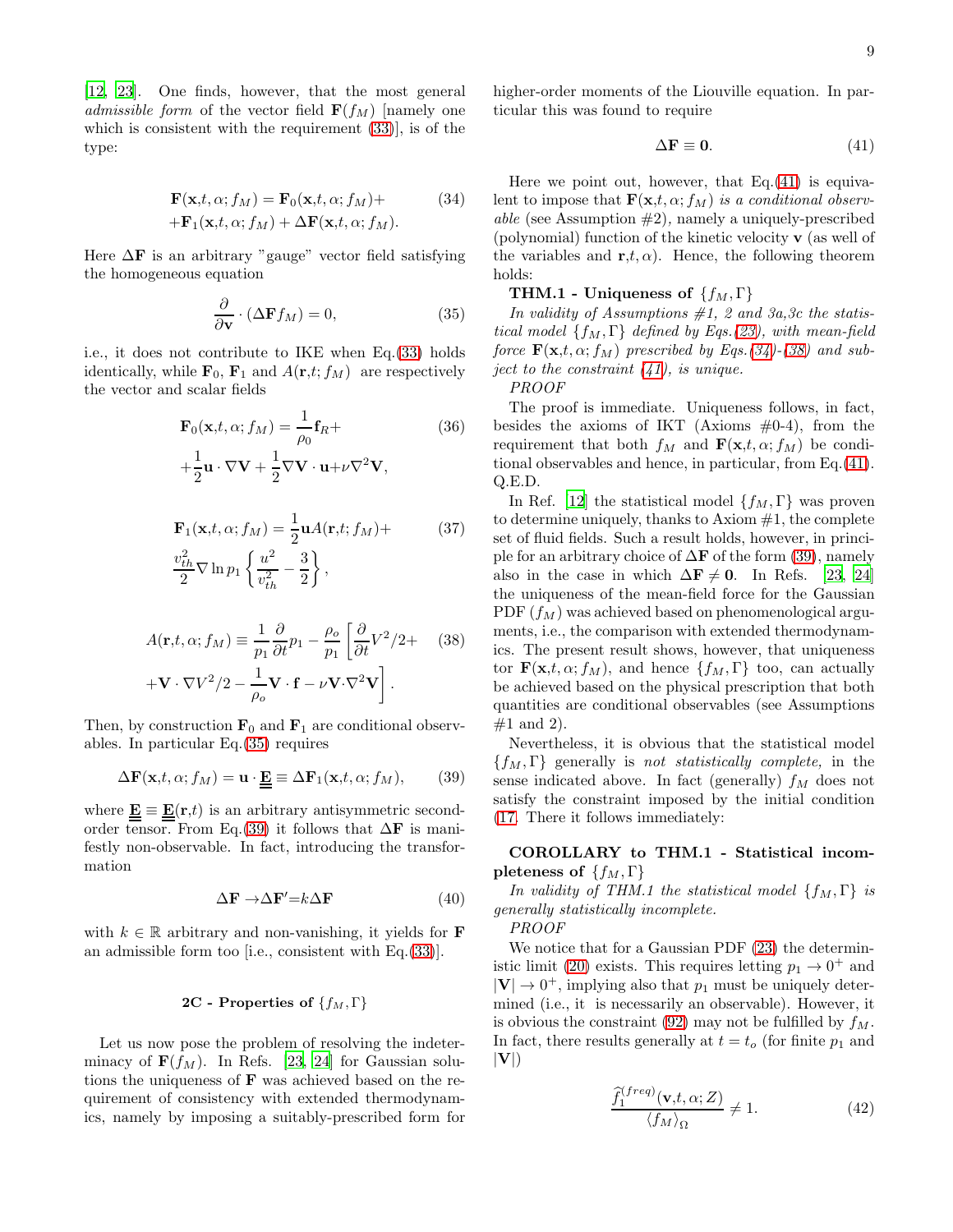Q.E.D.

This leaves open the question of extending IKT in such a way to satisfy this requirement (of statistical completeness). In the remainder we intend to show that this constraint generally implies a non-Gaussian initial PDF.

## 3 - IKT STATISTICAL MODEL: NON-GAUSSIAN CASE

An interesting question is posed by the case in which the PDF at  $t = t_o$ ,  $f_1(t)$  satisfies also the initial condi-tion determined by Eq. [\(17\)](#page-3-0) [Assumption  $\#2b$ ]. If the fluid velocity  $\mathbf{V}(\mathbf{r},t)$  is bounded in the domain  $\Omega$ , the constraint [\(17\)](#page-3-0) implies necessarily that the subdomain of velocity space in which  $f_1$  remains strictly positive is generally a bounded subset of  $\mathbb{R}^3$ . Hence, this prescription generally corresponds to an initial 1-point PDF which is locally *non-Gaussian*, specifically because of the (missing) tails of the PDF.

### $3A$  - Solution of the initial-value problem for  $f_1$

In this case, let us consider (at  $t = t_o$ )  $f_1$  of the general form

<span id="page-9-0"></span>
$$
f_1(t) = \langle f_1(t) \rangle_{\Omega} \frac{h(t)}{\langle h(t) \rangle_{\Omega}}, \tag{43}
$$

with  $\langle f_1(t_o) \rangle_{\Omega}$  determined by Eq.[\(17\)](#page-3-0) and  $h(t_o)$  to be assumed again as a strictly positive and regular real function. Then considering variations of  $f_1$  the type

$$
\delta f_1 = \langle f_1 \rangle_{\Omega} \frac{\delta h}{\langle h \rangle_{\Omega}},\tag{44}
$$

i.e., defined so that there results identically  $\delta \langle f_1 \rangle_{\Omega} =$  $\delta \langle h \rangle_{\Omega} \equiv 0$ , the variational principle [\(31\)](#page-7-0) (PEM) requires in this case that at the initial time  $t_o$ ,  $h(t_o)$  must fulfill the variational equation

$$
\int_{\Gamma} d\mathbf{x} \delta h(t_o) \frac{\langle f_1 \rangle_{\Omega}}{\langle h \rangle_{\Omega}} \{1 + \ln h(t_o) +
$$
\n
$$
+ \lambda_o + \lambda_1 \cdot \mathbf{u} + \lambda_2 \mathbf{u}^2 \} = 0.
$$
\n(45)

Thus,  $f_1(t_o)$  is necessarily of the form [\(43\)](#page-9-0), while at  $t = t_o$ the function  $h(t)$  reads

<span id="page-9-1"></span>
$$
h(t) = \exp\left\{-1 - \lambda_o - \lambda_1 \cdot \mathbf{u} - \lambda_2 \mathbf{u}^2\right\},\qquad(46)
$$

with the Lagrange multipliers  $\lambda_0, \lambda_1$  and  $\lambda_2$  to be determined again imposing the moment equations [\(25\)](#page-4-2). It follows that:

1. due to the arbitrariness of the choice of  $t_o$ , thanks to Axioms #3 (conservation of the BS entropy) and 4 (PEM), it follows that for all  $t \in I$ ,  $f_1(t)$  is necessarily of the form [\(43\)](#page-9-0);

- 2. unless there results identically  $\frac{\langle f_1 \rangle_{\Omega}}{\langle h \rangle_{\Omega}} = 1$ , the initial PDF  $f_1(t_o)$  is generally not a Gaussian, and hence of the form  $f_1(t) = g_1(t) f_M(t)$ , with  $g_1(t) \neq 1$  to be assumed a suitably smooth ordinary function;
- 3.  $f_1(t_o)$  is necessarily a conditional observable (Assumption  $#1$ ).

#### 3B - The Liouville evolution equation for  $f_1$

To determine the time evolution of the PDF we require again that the mean field force  $\mathbf{F}(f_1) \equiv \mathbf{F}(\mathbf{x}, t, \alpha; f_1)$  is a conditional observable. To determine explicitly  $\mathbf{F}(f_1)$ , lest us require, first, that when Eq.[\(33\)](#page-7-1) holds identically,  $\mathbf{F}(f_1)$  must coincide with  $\mathbf{F}(f_M)$  [defined by Eqs.[\(34\)](#page-8-3)-[\(39\)](#page-8-1). The same manifestly must occur if  $f_1$  remains, in the whole phase space  $\Gamma$ , suitably "near" to  $f_M$ . In fact, in this case in the same set  $\mathbf{F}(f_1)$  and  $\mathbf{F}(f_M)$  must remain close too (again in some suitable asymptotic sense). This delivers for  $F(f_1)$  a prescribed polynomial representation in terms of the relative kinetic velocity u. In principle, in fact,  $\mathbf{F}(f_1)$  might include also polynomials of higher-degree in u. These terms, however, must necessarily vanish identically for  $f_1 \equiv f_M$  and cannot contribute to the moment equations [of IKE] which yield INSE. Since their form remains therefore arbitrary, they are manifestly non-observables. Hence such terms are ruled out by the requirement of  $\mathbf{F}(f_1)$  being a conditional *observable*. This implies that  $\mathbf{F}(f_1)$  must be necessarily a polynomial of second degree in the relative kinetic velocity u, whose precise form is prescribed by imposing that the moment equations of IKE for  $G(\mathbf{v}, \mathbf{r}, t) = 1, \mathbf{v}, \rho_o u^2/3$ must necessarily coincide with INSE  $\lceil$  Eqs.[\(88\)](#page-16-2)-[\(90\)](#page-16-2) in Appendix A]. Let us introduce now the mean-field force:

<span id="page-9-2"></span>
$$
\mathbf{F}(\mathbf{x},t,\alpha;f_1) = \mathbf{F}_0(\mathbf{x},t,\alpha;f_1) + \mathbf{F}_1(\mathbf{x},t,\alpha;f_1) + (47) + \Delta \mathbf{F}(\mathbf{x},t,\alpha;f_1),
$$
\n(48)

 $\Delta F(\mathbf{x},t,\alpha;f_1)$  denoting here an arbitrary gauge vector field of the form

$$
\Delta \mathbf{F}(\mathbf{x},t,\alpha;f_1) = \Delta \mathbf{F}_1(\mathbf{x},t,\alpha;f_M) + \Delta \mathbf{F}_2(\mathbf{x},t,\alpha;f_1),
$$

defined so that: a) if  $f_1 \equiv f_M$ , it coincides with

$$
\Delta \mathbf{F}(\mathbf{x},t,\alpha;f_1) = \Delta \mathbf{F}_1(\mathbf{x},t,\alpha;f_M);
$$

b) it does not contribute to the moment equations of IKE, evaluated for  $G(\mathbf{v}, \mathbf{r}, t) = 1, \mathbf{v}, \rho_o u^2/3$ , namely it is defined so that there results identically

$$
\int d^3v \Delta \mathbf{F}(\mathbf{x},t,\alpha;f_1)f_1 = \mathbf{0}.\tag{49}
$$

Hence  $\Delta \mathbf{F}(\mathbf{x},t,\alpha;f_1)$  satisfies manifestly the gauge condi-tion [\(40\)](#page-8-5). The indeterminacy of  $\mathbf{F}(\mathbf{x},t,\alpha;f_1)$  can avoided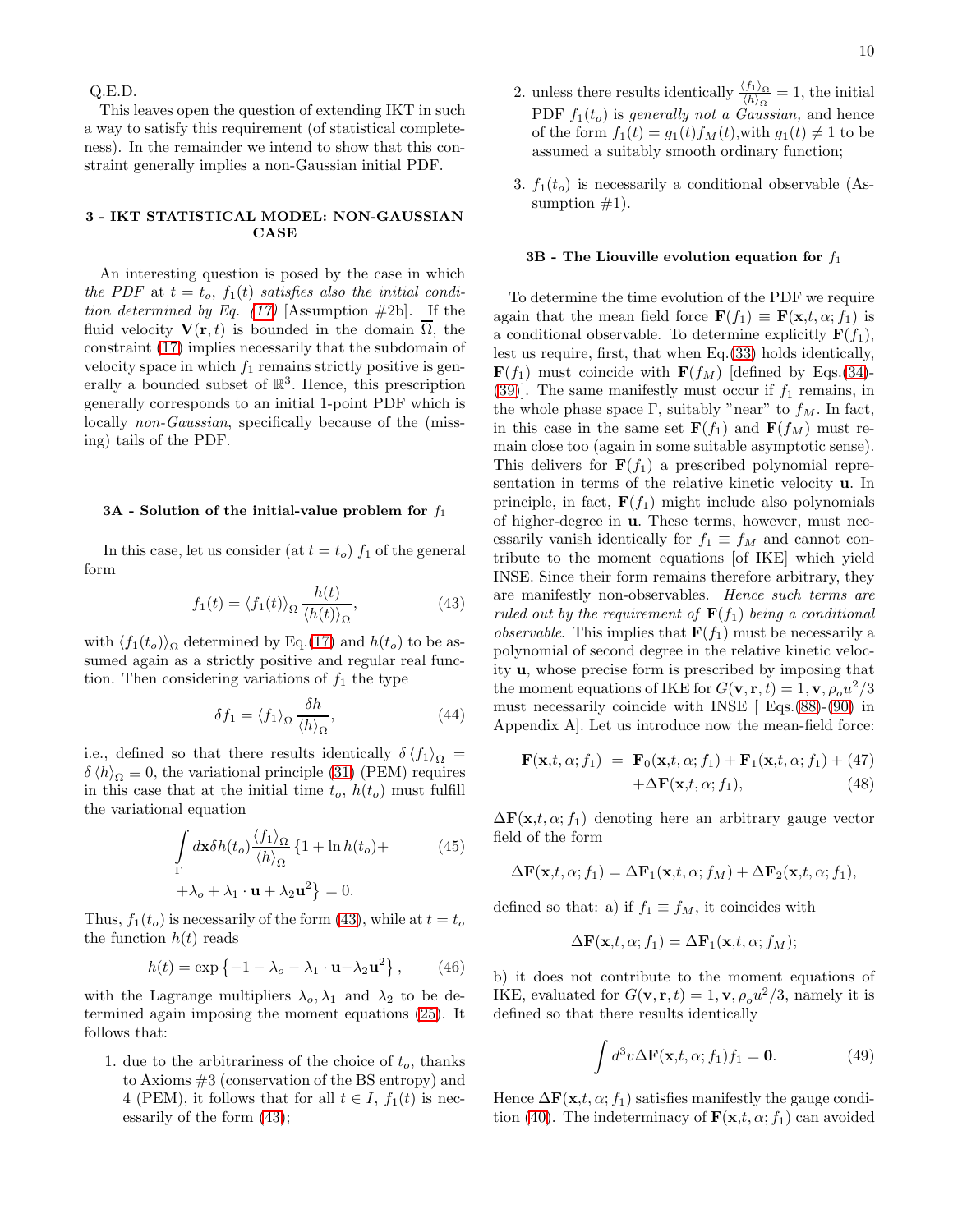again by imposing again the requirement that it is a conditional observable (Assumption  $#2$ ), namely

<span id="page-10-1"></span>
$$
\Delta \mathbf{F}(\mathbf{x}, t, \alpha; f_1) \equiv 0. \tag{50}
$$

Here the vector fields  $\mathbf{F}_0$  and  $\mathbf{F}_1$  are [\[12\]](#page-19-12)

<span id="page-10-2"></span>
$$
\mathbf{F}_0(\mathbf{x},t,\alpha;f_1) = \frac{1}{\rho_0} \left[ \nabla \cdot \underline{\underline{\Pi}} - \nabla p_1 + \mathbf{f}_R \right] + \left[ \frac{1}{2} \mathbf{u} \cdot \nabla \mathbf{V} + \frac{1}{2} \nabla \mathbf{V} \cdot \mathbf{u} + \nu \nabla^2 \mathbf{V}, \right]
$$
 (51)

<span id="page-10-0"></span>
$$
\mathbf{F}_1(\mathbf{x}, t, \alpha; f_1) = \frac{1}{2} \mathbf{u} \left\{ A(\mathbf{r}, t; f) + \frac{1}{p_1} \nabla \cdot \mathbf{Q} - (52) - \frac{1}{p_1^2} \left[ \nabla \cdot \mathbf{\underline{H}} \right] \cdot \mathbf{Q} \right\} + \frac{v_{th}^2}{2p_1} \nabla \cdot \mathbf{\underline{H}} \left\{ \frac{u^2}{v_{th}^2} - \frac{3}{2} \right\},
$$

with  $\mathbf Q$  and  $\underline{\Pi}$  denoting the moments

<span id="page-10-3"></span>
$$
\begin{cases} \mathbf{Q} = \rho_o \int d^3 v \mathbf{u} \frac{u^2}{3} f_1, \\ \underline{\underline{\Pi}} = \rho_o \int d^3 v \mathbf{u} \mathbf{u} f_1, \end{cases}
$$
(53)

and the scalar field  $A(\mathbf{r},t,\alpha;f_1)$  defined by Eq.[\(38\)](#page-8-4).

# 3C - Properties of  $\{f_1, \Gamma\}$

Let us now prove that the IKT statistical model  $\{f_1, \Gamma\}$ satisfies both Problems  $#1$  and 2 also for non-Gaussian PDF's of the type [\(43\)](#page-9-0). As a consequence, the following theorem holds:

THM.2 - Uniqueness and statistical completeness of  $\{f_1, \Gamma\}$ 

In validity of Assumptions  $#1$ , 2 and 3 (i.e., 3a-3c), let us impose that the statistical model  $\{f_1, \Gamma\}$  is defined by requiring that  $f_1$  is a strictly positive ordinary function which satisfies the initial condition  $(43)$  with  $(46)$  and IKE [\(9\)](#page-1-3), with the corresponding dean field force defined by Eqs.[\(47\)](#page-9-2)-[\(52\)](#page-10-0). Then  $\{f_1, \Gamma\}$  is unique and statistically complete.

PROOF

In fact, first, the initial condition [\(43\)](#page-9-0) determined imposing PEM together with the constraints [\(92\)](#page-16-2) and [\(17\)](#page-3-0) is manifestly unique and hence a  $f_1(t_o)$  is necessarily conditional observable. Furthermore, thanks to Assumption  $#2 \mathbf{F}(\mathbf{x},t; f_1)$  is necessarily of the form provided by Eqs.  $(47)$ - $(52)$ , i.e., unique, so that  $\{f_1, \Gamma\}$  is unique too. Second, the initial PDF satisfies by construction also to the requirement posed by Eq.[\(17\)](#page-3-0). Let us now prove that  $f_1$  fulfills also the deterministic limit [\(20\)](#page-4-1). This follows invoking Eq.[\(21\)](#page-4-4) and noting that in the limit  $p_1 \rightarrow 0^+$ and  $|\mathbf{V}| \to 0^+$  there results manifestly

$$
\lim_{\substack{p_1 \to 0^+ \\ |\mathbf{V}| \to 0^+}} \frac{h(t)}{\langle h(t) \rangle_{\Omega}} = 1.
$$
\n(54)

This proves that  $\{f_1, \Gamma\}$  is statistically complete too. Q.E.D.

We remark that:

- the proof that  $\{f_1, \Gamma\}$  provides a complete IKT for the INSE problem was reached previously in Ref. [\[12\]](#page-19-12). This follows by noting that, by construction, (thanks to Axioms  $\#0-2$ ) the fluid fields  $\{V, p_1\}$ necessarily satisfy the INSE initial-boundary value problem [see Appendix A], when they are identified with the two velocity moments of the PDF evaluated for  $G = \mathbf{v}, \rho_o u^2 / 3$ .
- THM.2 yields a solution to Problem  $#1$ , namely that the initial the 1-point PDF coincides with the observable defined by the initial VDFD  $\widehat{f}_1^{(freq)}(\mathbf{v}_j,t_o,\alpha;Z)$  [see Eq.[\(17\)](#page-3-0)];
- In particular, THM.2 (as also THM.1) holds both in the case in which the fluid fields are deterministic and stochastic, i.e., both for the deterministic and stochastic INSE problems [defined in Appendix A];
- In case of THM.2 the assumption that both the 1−point PDF  $f_1$  and **F** are conditional observables (Assumptions  $#1$  and 2) is ultimately demanded also by consistency with the physical requirement posed by the constraint [\(17\)](#page-3-0). In fact, it is obvious that otherwise the uniqueness of  $\{f_1, \Gamma\}$  might not be warranted. In particular, this means that configuration-space average of the PDF, i.e., either the continuous or discrete averages  $\langle f_1 \rangle_{\Omega}$  and  $f_1$ might not be unique, and hence these quantities would not be observables;
- In Refs. [\[23,](#page-19-18) [24\]](#page-19-19) the uniqueness of the meanfield force  $\mathbf{F}(\mathbf{x},t,\alpha;f_1)$  for a non-Gaussian  $f_1$ , was achieved again based both on phenomenological arguments, i.e., besides the comparison with extended thermodynamics, the requirement that F depends only on the minimum number of higherorder moments of  $f_1$ , defined so that: a) they provide the correct fluid equations; b) they vanish identically in the case [\(33\)](#page-7-1). THM.2 shows that the uniqueness [of  $\mathbf{F}(\mathbf{x},t,\alpha;f_1)$ ] is achieved simply based on the physical prescription that both  $f_1$  and  $\mathbf{F}(\mathbf{x},t,\alpha;f_1)$  are conditional observables (see again Assumptions  $#1$  and 2).

# 3D - Solution of the closure problem

As indicated above, a desired property of statistical models in fluid dynamics would be the (possible) fulfillment of suitable closure conditions, permitting to assure that the relevant PDF advances in time by means of a statistical equation which depends solely on the same PDF.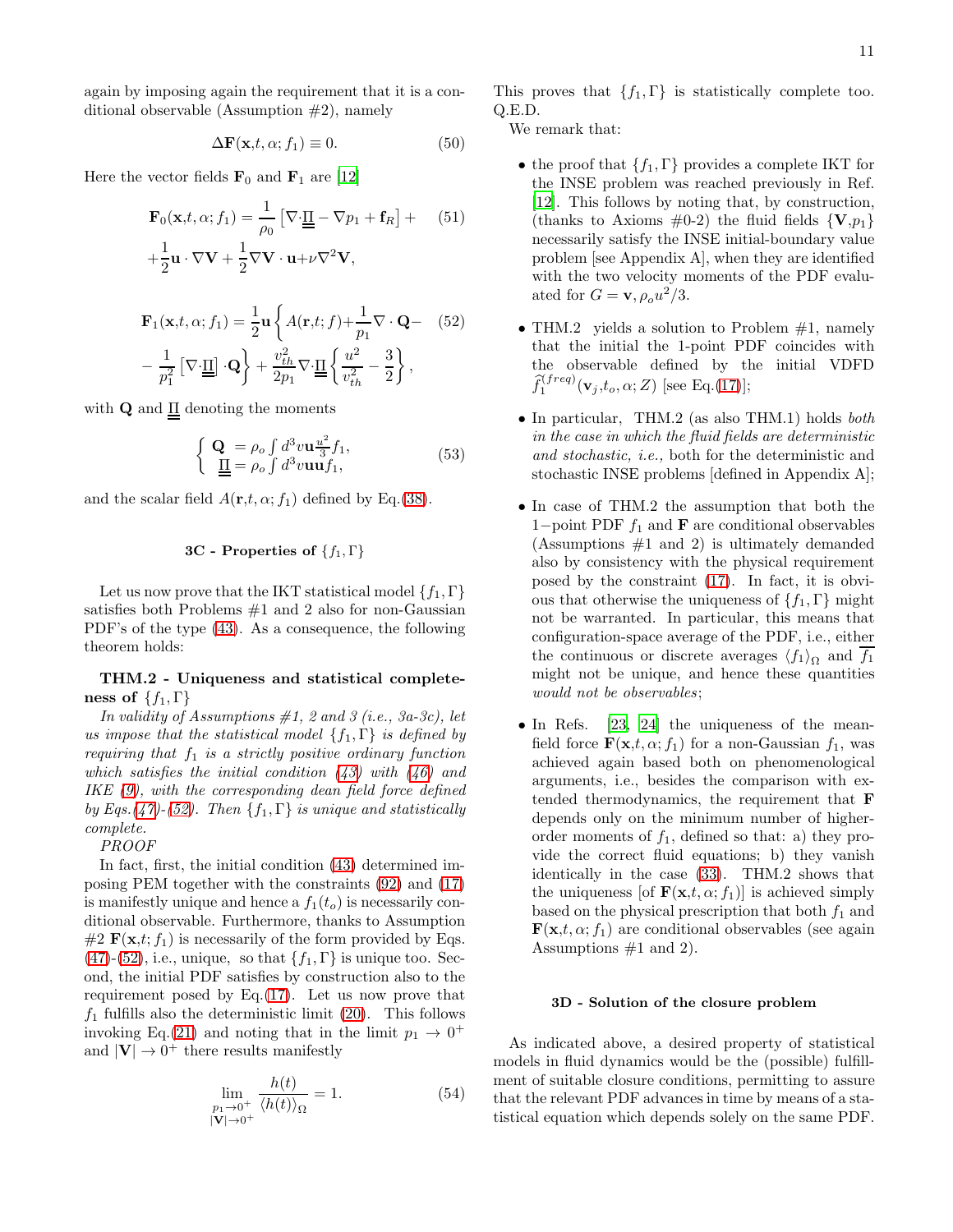Here we wish to investigate the closure problem earlier posed [Subsections 1B and 1D] and, in particular, that specified by Problems 4 and 5. It is immediate to prove that a formal exact solution for such closure problems is provided by the IKT statistical model  $\{f_1, \Gamma\}$  defined in the previous sections 2 and 3. In other words,  $\{f_1, \Gamma\}$  is necessarily closed, i.e., the following result holds:

# THM.3 - Closure properties of  $\{f_1, \Gamma\}$  (Closure Theorem)

In validity of Assumptions  $#1$ , 2 and 3 (i.e., 3a-3c), the statistical model  $\{f_1, \Gamma\}$ , defined by imposing the ini-tial condition [\(43\)](#page-9-0) with [\(46\)](#page-9-1), and with  $f_1(\mathbf{r}, \mathbf{v}, t)$  assumed as a strictly positive ordinary function satisfying IKE  $(9)$ , with mean field force defined by Eqs. $(47)-(52)$  $(47)-(52)$  $(47)-(52)$ , is closed. PROOF

Due to the prescription [\(34\)](#page-8-3)-[\(38\)](#page-8-4) of the mean-field force  $\mathbf{F}(\mathbf{x},t,\alpha;f_1)$  it is immediate to prove that the moment equations of IKE for  $G = 1$ ,  $\mathbf{v}, \rho_o u^2/3$ , namely

$$
\int\limits_U d^3\mathbf{v}GLf_1 = 0\tag{55}
$$

coincide respectively with Eq.[\(89\)](#page-16-2) (for the moments  $G =$ 1 and  $\rho_0 u^2/3$  and with Eq.[\(90\)](#page-16-2) (for the second moment  $G = \mathbf{v}$ , i.e., with the complete set of PDE defined by INSE [see Eqs. [\(88\)](#page-16-2)- [93\)](#page-16-2), in Appendix A]. The latter, by assumption, define a closed system of equations, hence the moment-closure condition (Problem 4) is necessarily satisfied. Furthermore, to prove that also the kinetic-closure condition (posed by Problem 5) holds it is sufficient to notice that the same mean-field force  $\mathbf{F}(\mathbf{x},t,\alpha;f_1)$  depends, by construction, only on the fluid fields  $V, p_1, Q$ , and  $\Pi$ . Therefore, also the requirement of kinetic-closure is necessarily satisfied. Q.E.D.

# 4 - COMPARISONS WITH PREVIOUS APPROACHES

Interesting issues are posed by the comparison with previous statistical treatments and in particular the statistical model  $\{f_H, \Gamma\}$ , underlying both the HRE [\[1](#page-19-0), [2,](#page-19-1) [3](#page-19-2)] and ML [\[7](#page-19-7), [8\]](#page-19-8) approaches.This is relevant in special reference to:

- analyze basic properties of  $\{f_H, \Gamma\}$  (see Subsection 4A);
- determine the explicit relationship between the PDF's  $f_1$  and  $f_H$ , which characterize the two approaches (Subsection 4B);
- the construction of the statistical equation for the stochastic-average of  $f_1$  (Subsection 4C),
- the comparison with the HRE functionaldifferential approach (Subsection 4D).

### 4A - Properties of  $\{f_H, \Gamma\}$

It is immediate to show that  $\{f_H, \Gamma\}$ : 1) holds both for the deterministic and stochastic INSE problems [see Appendix A]; 2) realizes an IKT for INSE, which is unique and closed; 3) it is (generally) not a complete IKT (in fact, manifestly, neither the fluid pressure, nor the kinetic pressure, can be represented in terms of velocity moments of  $f_H$ ); 4) in addition, it is (generally) not statistically complete. Indeed, since  $f<sub>H</sub>$  is a distribution, its configuration-space average cannot generally expected to agree with the the observable  $\hat{f}_1^{(freq)}(\mathbf{v},t,\alpha;Z)$  or VDFD (1−point velocity-frequency density function). The following result holds:

### THM.4 - Statistical incompleteness of  $\{f_H, \Gamma\}$

The statistical model  $\{f_H, \Gamma\}$  does not generally fulfill the constraint [\(17\)](#page-3-0).

PROOF

To reach the proof, let us evaluate the configurationspace average of  $f_H$ . For definiteness, let us adopt the definition of discrete average provided by Eq.[\(16\)](#page-3-1). Thus, by denoting  $Z_i \equiv \{V_i(t), p_i(t)\}\$ the average fluid fields in the *i*−th cell of  $\Omega$  (and evaluated at position  $\mathbf{r}_i$ ), it follows that the configuration-space average of  $f_H$  reads

$$
\langle f_H(t) \rangle_{\Omega} = \frac{1}{N_*} \sum_{i=1, N_*} \delta(\mathbf{v} - \mathbf{V}_i(t)), \tag{56}
$$

i.e.,  $\langle f_H \rangle_{\Omega}(\mathbf{v},t)$  is still a distribution. Hence, it cannot generally be identified with the observable  $\hat{f}_1^{(freq)}$  (which by assumption here it is considered as an ordinary function)! For comparison, instead, the complete IKT approach yields instead:

$$
\langle f_1(t) \rangle_{\Omega} = \frac{1}{N_*} \sum_{i=1, N_*} f_1(t). \tag{57}
$$

where in this case by definition  $f_1$  is an ordinary function (and hence its configuration-space average  $\langle f_1(t) \rangle_{\Omega}$ can be identified with the observable/conditional observable  $\hat{f}_1^{(freq)}(t)$ , which - on the contrary is generally an ordinary function. Q.E.D.

A similar proof can be achieved also adopting the continuous operator [\(14\)](#page-3-2). We remark here that:

- 1. the setting based on the definition [\(16\)](#page-3-1) is actually consistent with the physical measurement process of the corresponding 1-point velocity frequency  $[\hat{f}_1^{(freq)}(t)]$ , based of the discretization of the fluid domain Ω];
- 2. the extension of THM.4 to a generic stochastic model of the type  $\{\langle f_H \rangle, \Gamma\}$  is not possible, as proven by the subsequent discussion [see in particular THM.5].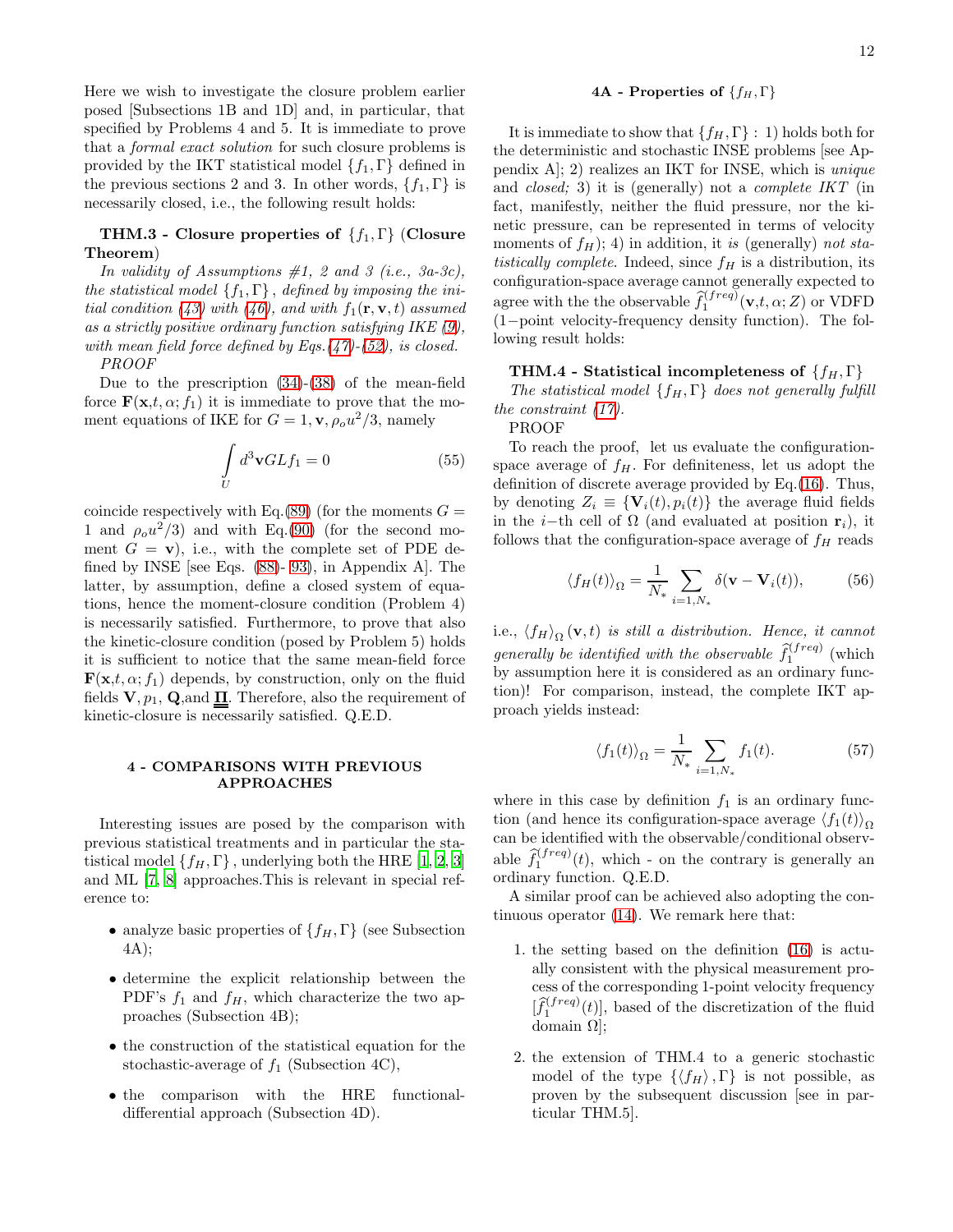# 4B - Relationship between  $\{f_1, \Gamma\}$  and  $\{f_H, \Gamma\}$

Let us now pose the problem of determining the relationship between the 1-point PDF which characterizes the IKT statistical model  $\{f_1, \Gamma\}$  and the PDF  $f_H(t)$ associated to the statistical model  $\{f_H, \Gamma\}$ . We intend to show that f<sub>1</sub> [with  $f_1 \equiv f_1(\mathbf{r}, \mathbf{u}, t)$ ,  $\mathbf{u} = \mathbf{v} - \mathbf{V}(\mathbf{r}, t)$ and  $\mathbf{x} = (\mathbf{r}, \mathbf{v}) \in \Gamma$  can be identified with a suitable stochastic-average of  $f_H$ , to be defined in terms of an appropriate nonhomogeneous and non-stationary stochastic model (see related definitions in Appendix A).

To assess properly precisely the statement let us introduce for the fluid fields  $\{Z\}$  the stochastic representation

<span id="page-12-1"></span>
$$
\{Z(\Delta \mathbf{V})\} = \{\mathbf{V}(\mathbf{r},t) + \Delta \mathbf{V}, p(\mathbf{r},t)\},\qquad(58)
$$

where  $\{Z\} = \{V(\mathbf{r},t), p(\mathbf{r},t)\}\$ and  $\Delta V \in \mathbb{R}^3$  denote respectively an arbitrary particular solution of the INSE problem [see Appendix A] and an arbitrary velocity fluctuation. Here by assumption, the vector  $\Delta V \equiv$  $(\Delta V_1, \Delta V_2, \Delta V_3)$  will be considered as a set of stochastic hidden variables characterized by the stochastic PDF

<span id="page-12-2"></span>
$$
g_1(\Delta \mathbf{V}, \mathbf{r}, t) \equiv f_1(\mathbf{r}, \Delta \mathbf{V}, t), \tag{59}
$$

with  $f_1$  denoting the 1-point PDF characterizing the IKT statistical model  $\{f_1, \Gamma\}$  previously introduced [and obeying Eq.[\(9\)](#page-1-3) when replacing  $\Delta V \rightarrow v$ ], The set  $\{\Delta V, g_1\}$  defines therefore (a generally non-homogeneous and non-stationary) stochastic model defined so that, by assumption, its moments are necessarily defined so that

<span id="page-12-0"></span>
$$
\langle 1 \rangle_{\alpha} \equiv \int\limits_{\mathbb{R}^3} d^3 \Delta \mathbf{V} f_1(\mathbf{r}, \Delta \mathbf{V}, t), \tag{60}
$$

$$
\mathbf{0} \equiv \int_{\mathbb{R}^3} d^3 \Delta \mathbf{V} \Delta \mathbf{V} f_1(\mathbf{r}, \Delta \mathbf{V}, t), \tag{61}
$$

$$
\frac{1}{2}\rho_o v_{th}^2(\mathbf{r},t) \equiv \frac{2}{3}\rho_o \int_{\mathbb{R}^3} d^3 \Delta \mathbf{V} \frac{1}{2} (\Delta \mathbf{V})^2 f_1(\mathbf{r}, \Delta \mathbf{V}, t)(62)
$$

Here the moment on the r.h.s. of Eq. $(62)$  represents, up to the constant factor  $\frac{2}{3}\rho_o$ , the stochastic mean value of the *stochastic kinetic energy per unit mass*  $\frac{1}{2} (\Delta V)^2$ , while  $\frac{1}{2}\rho_o v_{th}^2(\mathbf{r},t)$  and  $v_{th}(\mathbf{r},t)$  are the thermal energy and the corresponding thermal velocity produced by the kinetic *pressure*  $p_1(\mathbf{r}, t)$  [with  $p_1(\mathbf{r}, t)$  defined according to Eq. [\(27\)](#page-4-0)]

<span id="page-12-4"></span>
$$
v_{th}(\mathbf{r},t) = \sqrt{\frac{2p_1(\mathbf{r},t)}{\rho_o}}.\t(63)
$$

It follows that:

# THM.5 - Representation of  $f_1$  in terms of  $f_H$

The stochastic representation [\(58\)](#page-12-1) and position [\(59\)](#page-12-2) can always be introduced. It follows that the stochastic average of  $f_H$ , defined with respect to the stochastic averaging operator [\(106\)](#page-17-0), reads identically

<span id="page-12-3"></span>
$$
\langle f_H \rangle_{\Delta \mathbf{V}} = f_1(\mathbf{r}, \mathbf{u}, t), \tag{64}
$$

with  $f_H$  given by Eq.[\(2\)](#page-1-0).

PROOF

First we notice that if  $\{Z\}$  is an arbitrary particular solution of INSE, also  $\{Z(\Delta V)\}\$ is manifestly a particular solution of the same equation. The proof is reached by introducing in the NS equation [\(90\)](#page-16-2) [see Appendix A] a suitable stochastic volume force  $f + \Delta f$ , with  $\Delta f$  defined so that

$$
\frac{1}{\rho_o} \Delta \mathbf{f} = \Delta \mathbf{V} \cdot \nabla \mathbf{V}.
$$
 (65)

Hence, the stochastic representation [\(58\)](#page-12-1) always holds, with  $\Delta V$  to be considered as stochastic hidden variables. In addition, since the definition of  $g_1(\Delta V, \mathbf{r}, t)$ is arbitrary, the position [\(59\)](#page-12-2) can always be introduced. These definitions uniquely prescribe the stochastic model  $\{\Delta V, g_1\}$  and the related stochastic averaging opera-tor [\(106\)](#page-17-0) [see Appendix A]. It follows that  $\langle f_H \rangle_{\Delta V}$  ≡  $\int\limits_{\mathbb{R}^3} d^3$ **∆V** $f_1(\mathbf{r}, \Delta \mathbf{V}, t) \delta(\mathbf{v} - \mathbf{V}(\mathbf{r}, t) - \mathbf{\Delta} \mathbf{V})$  yields Eq.[\(64\)](#page-12-3),

which is therefore identically satisfied. Q.E.D. In conclusion:

- the 1-point PDF of the IKT statistical model can be considered simply as a possible stochastic real*ization* of the PDF  $f_H$ , achieved by means of the stochastic model  $\{\Delta V, g_1\}$ , in which  $g_1$  is properly related to the 1-point PDF characterizing the IKT statistical model;
- in view of the positions [\(62\)](#page-12-0) and [\(63\)](#page-12-4),  $\{\Delta \mathbf{V}, g_1\}$  can be viewed as the stochastic model which takes into account the thermal motion produced in a NS fluid by its kinetic pressure  $p_1(\mathbf{r}, t)$  [see Eq. [\(27\)](#page-4-0)].

#### 4C - Consequences - Statistical equation for  $\langle f_1 \rangle$

The same conclusion (i.e., THM.5) holds manifestly also in the case in which the fluid fields  $\{Z\}$ , as well as the same 1-point PDF  $f_1$  and the mean-field force  $\mathbf{F}(f_1)$ , are stochastic in the sense of Eq.[\(13\)](#page-2-0), i.e., they depend on a suitable set of stochastic hidden variables  $\alpha \in \mathbf{V}_{\alpha} \subseteq \mathbb{R}^{n}$ , here considered independent of  $\Delta \mathbf{V}$  and characterized by a stochastic PDF  $g$ . For definiteness, let us assume that g is homogeneous and stationary, i.e., of the form  $g = g(\alpha)$ . Then the ensemble average of the PDF,  $\langle f_1 \rangle$ , can be identified with

<span id="page-12-5"></span>
$$
\langle f_1 \rangle \equiv \langle f_1 \rangle_{\alpha} \,, \tag{66}
$$

with  $f_1$  defined by Eq.[\(64\)](#page-12-3) and the brackets  $\langle \cdot \rangle_\alpha$  denoting the stochastic averaging operator [\(106\)](#page-17-0) [Appendix A].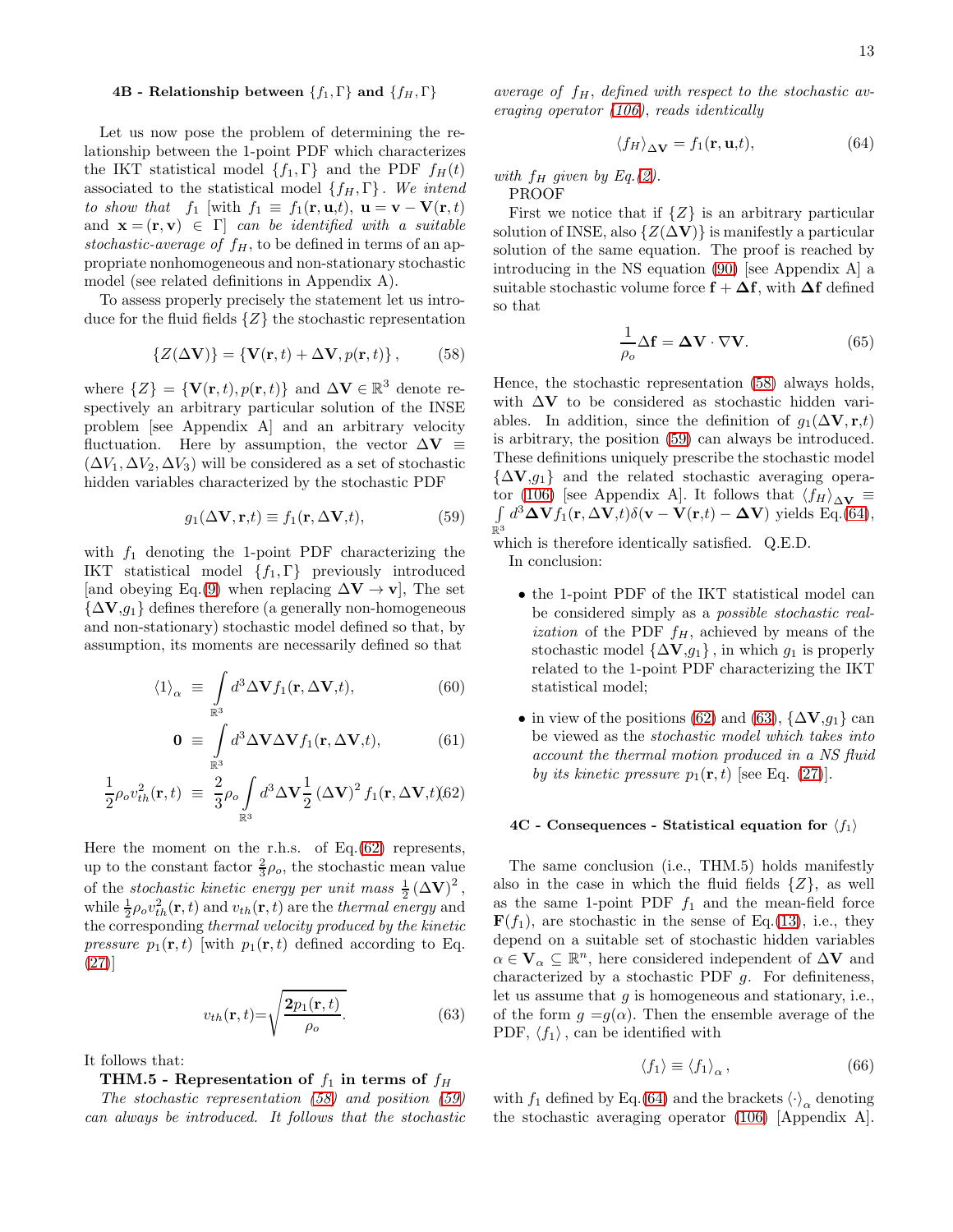Hence, as a consequence of THM.5 and IKE, it follows that  $\langle f_1 \rangle$  obeys necessarily the stochastic-averaged IKE [\[14,](#page-19-13) [26\]](#page-19-21)

<span id="page-13-0"></span>
$$
\frac{\partial}{\partial t} \langle f_1 \rangle + \mathbf{v} \cdot \frac{\partial}{\partial \mathbf{r}} \langle f_1 \rangle + \frac{\partial}{\partial \mathbf{v}} \cdot \{ \langle \mathbf{F}(f_1) \rangle \langle f_1 \rangle \} = (67)
$$
\n
$$
= -\frac{\partial}{\partial \mathbf{v}} \cdot \{ \langle \delta \mathbf{F}(f_1) \delta f_1 \rangle \}.
$$
\n(68)

Here  $\delta f_1$  and  $\delta \mathbf{F}(f_1)$  denote the stochastic fluctuations [see Eqs.[\(111\)](#page-18-2) and [\(112\)](#page-18-2) in Appendix A], while  $F(f_1)$  is defined by Eqs.  $(47),(50),(51)-(53)$  $(47),(50),(51)-(53)$  $(47),(50),(51)-(53)$  $(47),(50),(51)-(53)$  $(47),(50),(51)-(53)$  $(47),(50),(51)-(53)$  and  $(38)$ . We remark that Eq.[\(67\)](#page-13-0) takes into account the constraints placed on  $\langle f_1 \rangle$  by the physical realizability conditions (see Section 2), as well the axioms of IKT (Section 2). Hence:

- it is appropriate for describing homogenous and stationary turbulence in NS fluids;
- however, it can be generalized, in principle, to a generally non-homogeneous and non-stationary stochastic PDF g, as appropriate for describing non-homogeneous and non-stationary turbulence [\[14\]](#page-19-13).

The equation departs from the statistical (or "transport" ) equation [for  $\langle f_1 \rangle$ ] usually considered in the literature [see, for example, Dopazo [\[5](#page-19-6)] and Pope [\[6](#page-19-3)]]. This fact is not surprising. In fact, unlike the customary approaches, here:

- the operator of ensemble average " $\langle \rangle$ ", defined by Eqs. [\(64\)](#page-12-3) and [\(66\)](#page-12-5), does not commute with the relevant differential operators  $(\frac{\partial}{\partial t}, \nabla, \nabla^2);$
- by assumption, the 1-point PDF satisfies the Liouville statistical equation defined by [\(9\)](#page-1-3), together with the physical realizability conditions imposed on the 1-point PDF [see Eqs.  $(25)-(27),(17)$  $(25)-(27),(17)$  $(25)-(27),(17)$  $(25)-(27),(17)$  and [\(20\)](#page-4-1)]. These constraints are not required in the customary approach [\[5](#page-19-6), [6](#page-19-3)];
- the definitions of the vector field  $\mathbf{F}(f_1)$  here adopted satisfy the requirements placed by the axiomatic formulation (see Section 2, Subsection 2A).

# 4D - Relationship between  $\{f_1, \Gamma\}$  and the HRE functional-differential approach

Finally let us consider the comparison with the HRE functional-differential approach [\[1,](#page-19-0) [2,](#page-19-1) [3](#page-19-2)]. In analogy to Ref.[\[15](#page-19-14)] let us introduce the functional

$$
\phi[y(x),t] = \int\limits_{\Gamma} d\mathbf{x} y(\mathbf{x}) f_1(\mathbf{x},t), \tag{69}
$$

which implies

$$
\frac{\partial}{\partial t}\phi\left[y(x),t\right] = -\int_{\Gamma} d\mathbf{x}y(\mathbf{x})\left[\mathbf{v}\cdot\frac{\partial}{\partial \mathbf{r}}f_1(\mathbf{x},t) + (70)\frac{\partial}{\partial \mathbf{v}}\cdot\{\mathbf{F}(\mathbf{x},t;f_1)f_1(\mathbf{x},t)\}\right].
$$
 (71)

Then it follows that  $\phi[y(x), t]$  must obey the following single linear functional-differential equation, manifestly equivalent to IKE (Liouville equation) [\(10\)](#page-1-9),

<span id="page-13-1"></span>
$$
\frac{\partial}{\partial t}\phi\left[y(x),t\right] = -\int_{\Gamma} d\mathbf{x}y(\mathbf{x})Q\frac{\delta\phi}{\delta y(\mathbf{x})},\tag{72}
$$

where Q is related to the Liouville operator and is defined as

$$
Q \cdot = \mathbf{v} \cdot \frac{\partial}{\partial \mathbf{r}} \cdot + \frac{\partial}{\partial \mathbf{v}} \cdot \{ \mathbf{F}(\mathbf{x}, t; f_1) \cdot \} . \tag{73}
$$

Eq.[\(72\)](#page-13-1) is analogous to the Hopf  $\phi$ -equation and has the explicit exact solution

$$
\phi\left[y(x),t\right] = \phi\left[T_{t_o,t}y(x_o),t_o\right],\tag{74}
$$

where  $T_{t_o,t}$  is the evolution operator associated to the Navier-Stokes dynamical system.

### 5 - IKT FOR MULTI-POINT PDF'S

The construction of multi-point PDF's is a problem of "practical" interest in experimental/numerical research in fluid dynamics. In fact, despite not being themselves observables, they are nevertheless related to physical observables (or conditional observables), such as the velocity difference between different fluid elements usually adopted for the statistical analysis of turbulent fluids.

In the present theory, unlike the ML approach, the statistical equation advancing in time the 1−point PDF  $f_1$  [i.e., Eq.[\(9\)](#page-1-3)] satisfies, by definition, a kinetic closure condition. Hence, the construction of the multi-point PDF's is trivial. Nonetheless, it is still useful to analyze elementary implications (of the present theory) dealing with: a) the specific representation of certain "reduced" multi-point PDF's, defined in terms of the 1−point PDF; b) their dynamics, namely the statistical equations which they fulfill; c) their relationship with the relevant observables.

### 5A - Liouville equations for the multi-point PDF's

Let us assume, for definiteness, that  $f_1(\mathbf{x}_i,t,\alpha;Z)$  is the 1−point PDF which is particular solution of the  $(1-point)$  Liouville equation [\(9\)](#page-1-3). Then, denoting  $f_1(i) \equiv$  $f_1(\mathbf{x}_i,t,\alpha;Z)$  (for  $i=1,s$ ) the same PDF evaluated at the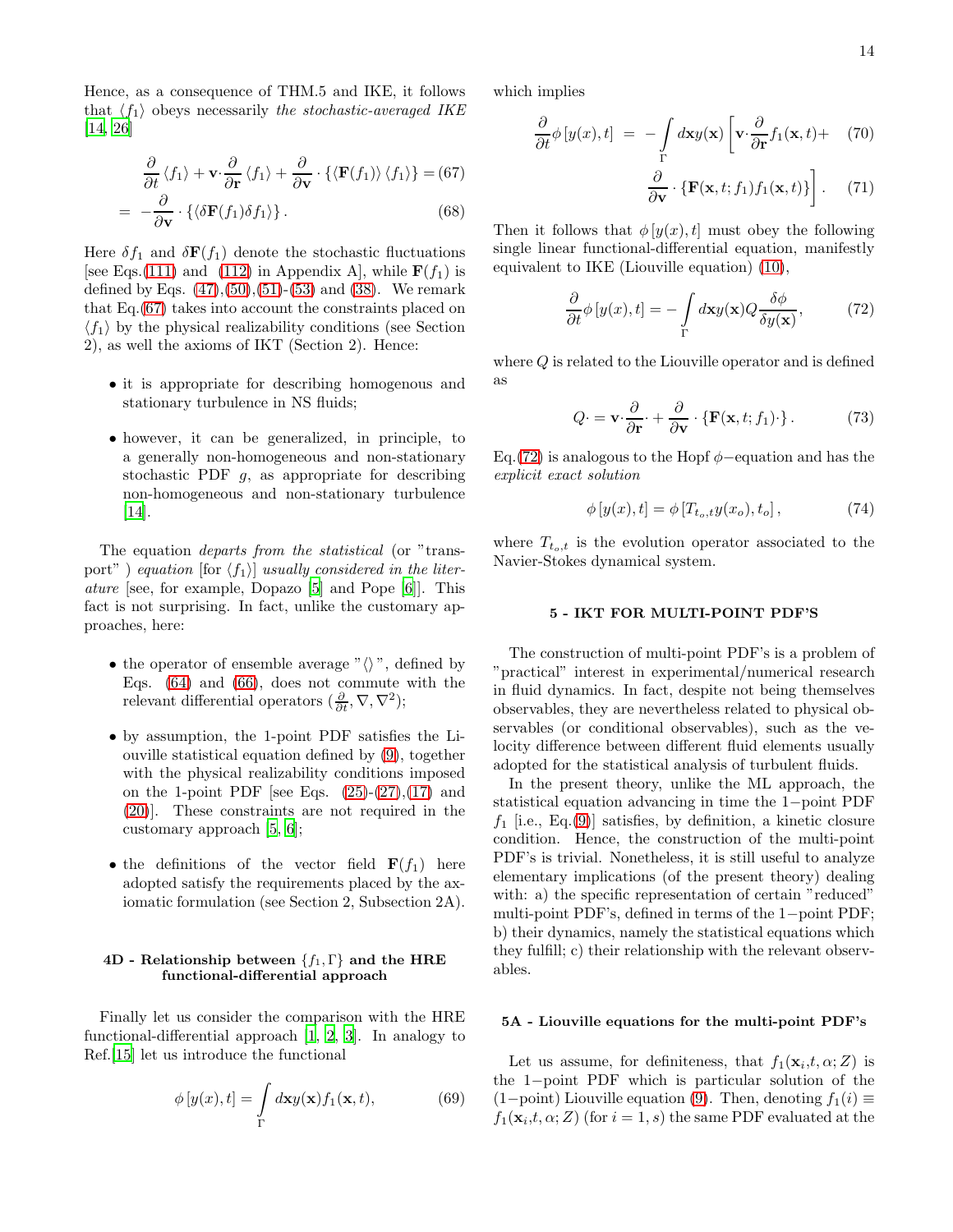states  $\mathbf{x}_i \equiv (\mathbf{r}_i, \mathbf{v}_i)$  (for  $i = 1, s$ ), the s-point PDF is the probability density

$$
f_s(1,2,..s) \equiv \prod_{i=1,s} f_1(i),\tag{75}
$$

defined in the product phase-space  $\Gamma^s \equiv \prod \Gamma$ . The sta- $_{i=1,s}$ 

tistical equation advancing in time  $f_s$  follows trivially from Eq.[\(9\)](#page-1-3). In fact, denoting by  $\mathbf{F}(i) \equiv \mathbf{F}(\mathbf{x}_i, t; f_1)$  the mean-field force at the state  $\mathbf{x}_i$  (for  $i = 1, s$ ) and introducing the s−point Liouville operator (with summation understood on repeated indexes)

$$
L_s(1,..,s) \equiv \frac{\partial}{\partial t} + \mathbf{v}_i \cdot \frac{\partial}{\partial \mathbf{r}_i} + \frac{\partial}{\partial \mathbf{r}_i} \cdot \{\mathbf{F}_i(i)\},\qquad(76)
$$

it follows that  $f_s(1, 2, \ldots s)$  satisfies identically the s−point Liouville equation (or IKE)

<span id="page-14-4"></span>
$$
L_s(1,..,s)f_s(1,2,..s) = 0.
$$
 (77)

### 5B - Consequences: reduced 2-point PFD's and 2-point observables

In terms of the 2-point PDF,  $f_2(1, 2)$ , a number of reduced probability densities can be defined in suitable subspaces of  $\Gamma^2$ . To introduce them explicitly let us first introduce the transformation to the center of mass coordinates of the two point-particles with states  $(\mathbf{r}_i, \mathbf{v}_i)$  (for  $i= 1, 2)$ 

$$
\{\mathbf r_1, \mathbf v_1, \mathbf r_2, \mathbf v_2\} \to \{\mathbf r, \mathbf R, \mathbf v, \mathbf V\} \tag{78}
$$

[with  $\mathbf{r} = \frac{\mathbf{r}_1 - \mathbf{r}_2}{2}, \mathbf{R} = \frac{\mathbf{r}_1 + \mathbf{r}_2}{2}, \mathbf{v} = \frac{\mathbf{v}_1 - \mathbf{v}_2}{2}$  and  $\mathbf{V} = \frac{\mathbf{v}_1 + \mathbf{v}_2}{2}$ ]. Then, these are respectively the *local* (in configuration space) velocity-difference 2-point PDF:

<span id="page-14-0"></span>
$$
g_2(\mathbf{r}_1, \mathbf{r}_2, \mathbf{v}, t, \alpha) = \int_U d^3 \mathbf{V} f_2(1, 2) \equiv
$$
  
 
$$
\equiv \int d^3 \mathbf{V} f_1(\mathbf{r}_1, \mathbf{v} + \mathbf{V}, t, \alpha)) f_1(\mathbf{r}_2, \mathbf{V} - \mathbf{v}, t, \alpha; Z)
$$
 (79)

(defined in the space  $\Omega^2 \times U$ ) and the *velocity-difference* 2-point PDF, i.e., the observable

<span id="page-14-1"></span>
$$
\widehat{f}_2(\mathbf{r}, \mathbf{v}, t, \alpha) = \langle g_2(\mathbf{r} + \mathbf{R}, \mathbf{r} - \mathbf{R}, \mathbf{v}, t, \alpha) \rangle_{\mathbf{R}, \Omega} \qquad (80)
$$

(defined in  $\Gamma$ ),  $\langle \rangle_{\mathbf{R},\Omega}$  denoting the configuration-space average operator acting on the center of mass. Hence, in terms of the average operator [\(14\)](#page-3-2), there follows

$$
\widehat{f}_2(\mathbf{r}, \mathbf{v}, t, \alpha) = \frac{1}{\mu(\Omega)} \int_{\Omega} d^3 \mathbf{R}
$$
\n(81)\n  
\n
$$
g_2(\mathbf{r} + \mathbf{R}, \mathbf{r} - \mathbf{R}, \mathbf{v}, t, \alpha).
$$

In the case of a Gaussian PDF[[\(33\)](#page-7-1)], Eq.[\(79\)](#page-14-0) delivers in particular the Gaussian PDF

$$
g_2(\mathbf{r}_1, \mathbf{r}_2, \mathbf{v}, t, \alpha) = \frac{1}{\pi^{3/2} v_{th}^3} \exp \left\{ -\frac{\left\| \mathbf{v} - \frac{\mathbf{V}(1) - \mathbf{V}(2)}{2} \right\|^2}{v_{th}^2} \right\}
$$
(82)

where  $\mathbf{V}(i) \equiv \mathbf{V}(\mathbf{r}_i, t)$ ,  $v_{th,p}^2(i) = v_{th,p}^2(\mathbf{r}_i, t)$  and  $v_{th}^2$  denotes

$$
v_{th}^2 = \frac{v_{th,p}^2(1) + v_{th,p}^2(2)}{4}.\tag{83}
$$

In a similar way it is possible to identify additional 2-point observables. Precisely these can be defined as:

1. the velocity-difference 2-point PDF for parallel ve*locity increments*. Introducing the representations  $v = nv$  and  $r = nr$ , n denoting a unit vector,  $f_{2\parallel}(r, v,t)$  can be simply defined as the solid-angle average

<span id="page-14-2"></span>
$$
\hat{f}_{2\parallel}(r,v,t,\alpha) = \int d\Omega(\mathbf{n}) \hat{f}_2(\mathbf{r} = \mathbf{n}r, \mathbf{v} = \mathbf{n}v, t, \alpha); \quad (84)
$$

2. the velocity-difference 2-point PDF for perpendicular velocity increments. Introducing, instead, the representations  $\mathbf{v} = \mathbf{n}v$  and  $\mathbf{r} = \mathbf{n} \times \mathbf{b}r$ , **n** and **b** denoting two independent unit vectors,  $f_{2\perp}(r, v,t)$ can be defined as the double-solid-angle average

<span id="page-14-3"></span>
$$
\hat{f}_{2\perp}(r, v, t, \alpha) = \int d\Omega(\mathbf{n}) \int d\Omega(\mathbf{b}) \qquad (85)
$$

$$
\hat{f}_2(\mathbf{r} = \mathbf{n} \times \mathbf{b}r, \mathbf{v} = \mathbf{n}v, t, \alpha).
$$

An interesting property which emerges from these definitions is that in all cases indicated above [i.e., Eqs.[\(80\)](#page-14-1),[\(84\)](#page-14-2) and [\(85\)](#page-14-3)] the definition of  $q_2$  given above [Eq.[\(79\)](#page-14-0)] implies that non-Gaussian features, respectively in  $f_2, f_{2\parallel}$  and  $f_{2\perp}$ , may arise even if the 1−point PDF is Gaussian, i.e., the requirement [\(33\)](#page-7-1) holds identically. This occurs due to velocity and pressure fluctuations occurring between different spatial positions  $r_1$  and  $r_2$ . More generally. however, we can infer that - due to the constraint [\(17\)](#page-3-0) here imposed on the 1-point PDF - it is obvious that, if the fluid velocity  $\mathbf{V}(\mathbf{r},t)$  is bounded in the domain  $\Omega$ , the same 1-point PDF, and hence the 2-point PDF's, cannot be Gaussian distributions.

# 5C - Statistical evolution equation for  $\widehat{f}_2$

From the 2−point IKE [\(77\)](#page-14-4) (obtained in the case  $s = 2$ ) it is immediate to obtain the corresponding evolution equation for the reduced PDS's indicated above. For example, the velocity-difference 2-point PDF  $f_2$  satisfies the equation

$$
\frac{\partial \hat{f}_2}{\partial t} + \mathbf{v} \cdot \frac{\partial}{\partial \mathbf{r}} \hat{f}_2 + \frac{\partial}{\partial \mathbf{v}} \cdot \frac{1}{\mu(\Omega)} \int d^3 \mathbf{V} \qquad (86)
$$

$$
\int_{\Omega} d^3 \mathbf{R} \frac{\mathbf{F}_1(1) - \mathbf{F}_2(2)}{2} f_2(1, 2) = 0.
$$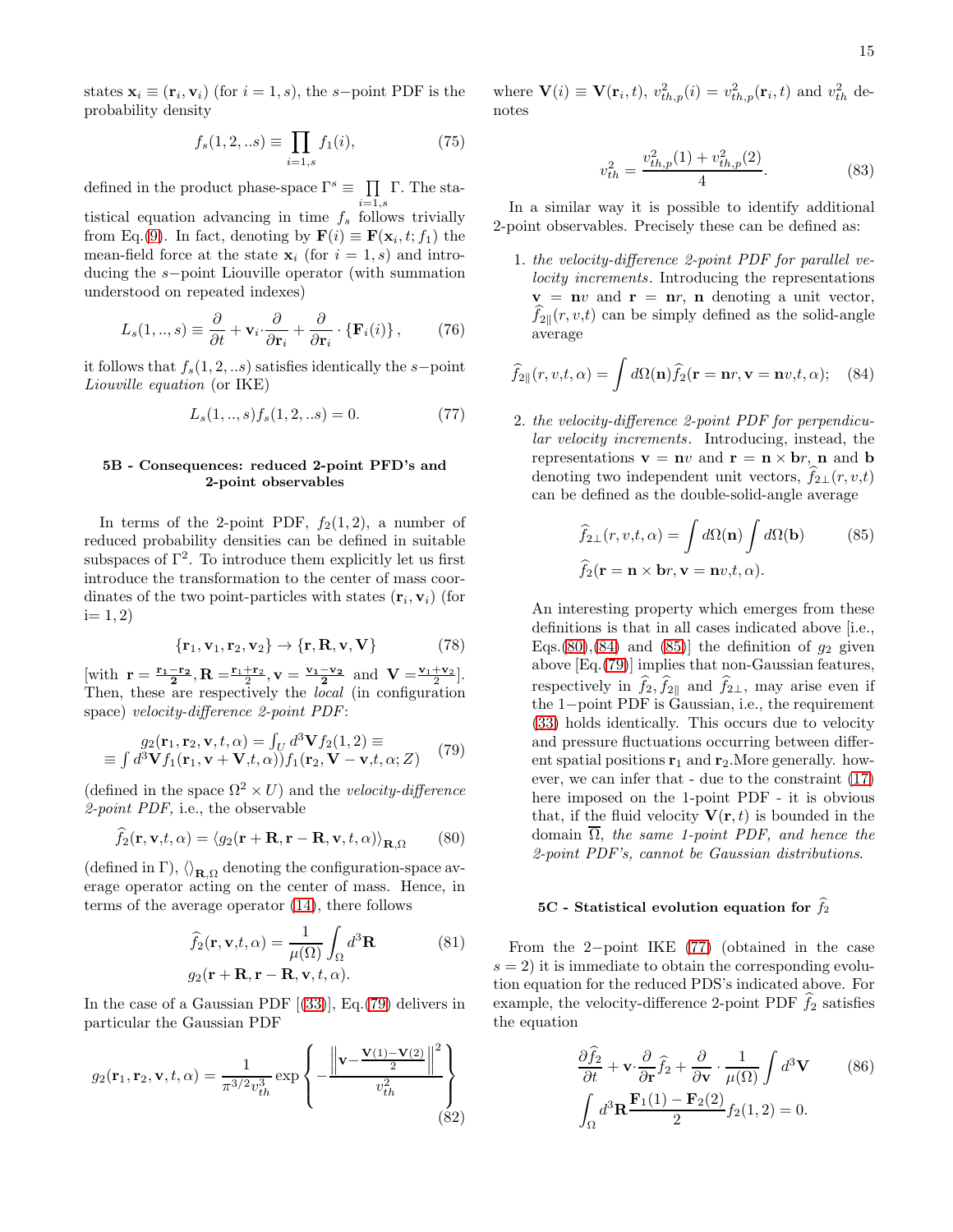It follows that, in particular, in the Gaussian case [\(33\)](#page-7-1) this equation reduces to the (generally non-Markovian) Fokker-Planck equation

<span id="page-15-0"></span>
$$
\frac{\partial \hat{f}_2}{\partial t} + \mathbf{v} \cdot \frac{\partial}{\partial \mathbf{r}} \hat{f}_2 + \frac{\partial}{\partial \mathbf{v}} \cdot \frac{1}{\mu(\Omega)} \int_{\Omega} d^3 \mathbf{R} \qquad (87)
$$

$$
\mathbf{F}^{(T)} g_2(\mathbf{r} + \mathbf{R}, \mathbf{r} - \mathbf{R}, \mathbf{v}, t, \alpha) = 0,
$$

where the vector field  $\mathbf{F}_1^{(T)} \equiv \mathbf{F}_1^{(T)}(\mathbf{r}_1, \mathbf{r}_2, \mathbf{V}, t, \alpha; f_M)$  is given in Appendix C [see Eqs.[\(129\)](#page-19-29) and [130\)](#page-19-30)].

An interesting issue is provided by the comparison with the statistical formulation developed by Peinke and coworkers [\[34,](#page-20-3) [35,](#page-20-4) [36](#page-20-5), [37,](#page-20-6) [38\]](#page-20-7). Their approach, based on the statistical analysis of experimental observations, indicates that in case of stationary and homogeneous turbulence both the 2-point PDF's for parallel and velocity increments obey stationary Fokker-Planck equations. In particular, according to experimental evidence [\[37](#page-20-6), [38\]](#page-20-7) a reasonable agreement with a Markovian approximation for Eq.[\(87\)](#page-15-0) - at least in some limited subset of parameter space- is suggested. Our theory suggests, however, that a breakdown of the Markovian assumption should be expected due to non-local contributions appearing in the PDF's and in the corresponding statistical equations.

### 6 - DISCUSSION AND CONCLUDING REMARKS

An axiomatic approach, based on the IKT statistical model  $\{f_1, \Gamma\}$ , has been developed for the statistics of the 1-point PDF  $f_1$  which characterizes an incompressible NS fluid. The paper contains several new aspects and basic consequences of interest in fluid dynamics and turbulence theory.

Indeed, the theory here developed applies both to regular and turbulent flows, characterized respectively by deterministic and stochastic fluid fields. In fact, in both cases the time evolution of  $f_1$  is a Liouville equation  $(IKE)$  [see Eq. $(9)$ ] which evolves in time also the complete set of fluid fields (represented in terms of moments of the same PDF).

In this paper an explicit solution of the problems 1-6 posed in Subsection 1D has been proposed.

In particular, we have proven that - extending the statistical approach earlier developed [\[11](#page-19-11), [12](#page-19-12)] - the IKT statistical model  $\{f_1, \Gamma\}$  can be uniquely determined. The present theory is based on two new hypotheses, i.e., A) that both  $f_1$  and  $\mathbf{F}(f_1)$  are conditional observables and B) that  $f_1$  satisfies suitable physical realizability conditions (see Subsection 2A). The first requirement permits to determine the mean-field force  $\mathbf{F}(f_1)$ , while the second one uniquely prescribes - by means of PEM (i.e., Axiom  $#4$ ) - the initial PDF  $f_1(t_o)$ . In detail, we have shown that  ${f_1, \Gamma}$  can be constructed in such a way to be:

• unique (see THM.1, related to Problems 1);

- statistically complete (see THM.2, Problem 2);
- closed, i.e., it both moment-closure and kineticclosure conditions (see THM.3, Problems 3 and 4)

and furthermore:

- that it determines uniquely all multi-point PDF's, as well as the related observables (see Problem 5);
- that the statistical equations for multi-point PDF's depend only on  $f_1$  and therefore, by definition, satisfy a closure condition (Problem 6).

The theory has important consequences.

First, it implies that the initial PDF is generally non-Gaussian (see again THM. 2). This conclusion holds even in the case in which the fluid fields are deterministic, namely for regular flows. In fact, the Gaussian 1-point PDF although unique (THM.1) does not generally provide a statistical complete model  $\{f_M, \Gamma\}$  (see corollary of THM.1). In addition:

- thanks to the fluid and kinetic closure conditions imposed on the statistical equation for the 1-point PDF, i.e., IKE  $[Eq.(9)], f_1$  $[Eq.(9)], f_1$  $[Eq.(9)], f_1$  depends only on a finite set of moments of the same PDF and its time evolution is independent of higher-order (multi-point) PDF's;
- as a basic consequence, the exact statistical equation for the ensemble-averaged (or stochasticaveraged) PDF  $\langle f_1 \rangle$  has been obtained. This is found to be intrinsically different from the analogous transport equation obtained in the past in the case of stationary and homogeneous turbulence [\[5,](#page-19-6) [6\]](#page-19-3).

The connection of the present theory both with previous IKT approaches [\[11,](#page-19-11) [12\]](#page-19-12) and the HRE (Hopf, Rosen and Edwards [\[1](#page-19-0), [2,](#page-19-1) [3](#page-19-2)]) and ML (Monin and Lundgren [\[8,](#page-19-8) [9](#page-19-9)]) statistical treatments, has been pointed out (see, in particular, Section 4). Regarding, in particular, the last two approaches the following results have been reached:

- the common statistical model,  $\{f_H, \Gamma\}$ , used in both approaches (HRE and ML) has been shown to be generally statistically incomplete (THM.4) ;
- the relationship between the  $f_1$  and the PDF  $f_H$ which characterizes the HRE and ML approaches has been determined. In particular, we have proven that  $f_1$  can be identified with a suitable stochastic average of  $f_H$ , via a generally non-homogeneous and non-stationary stochastic PDF [see Eq.[\(64\)](#page-12-3)];
- the unique connection [via Eqs. $(64)$  and  $(66)$ ] existing between the ensemble-averaged PDF's  $\langle f_1 \rangle$  and  $\langle f_H \rangle$  has been displayed;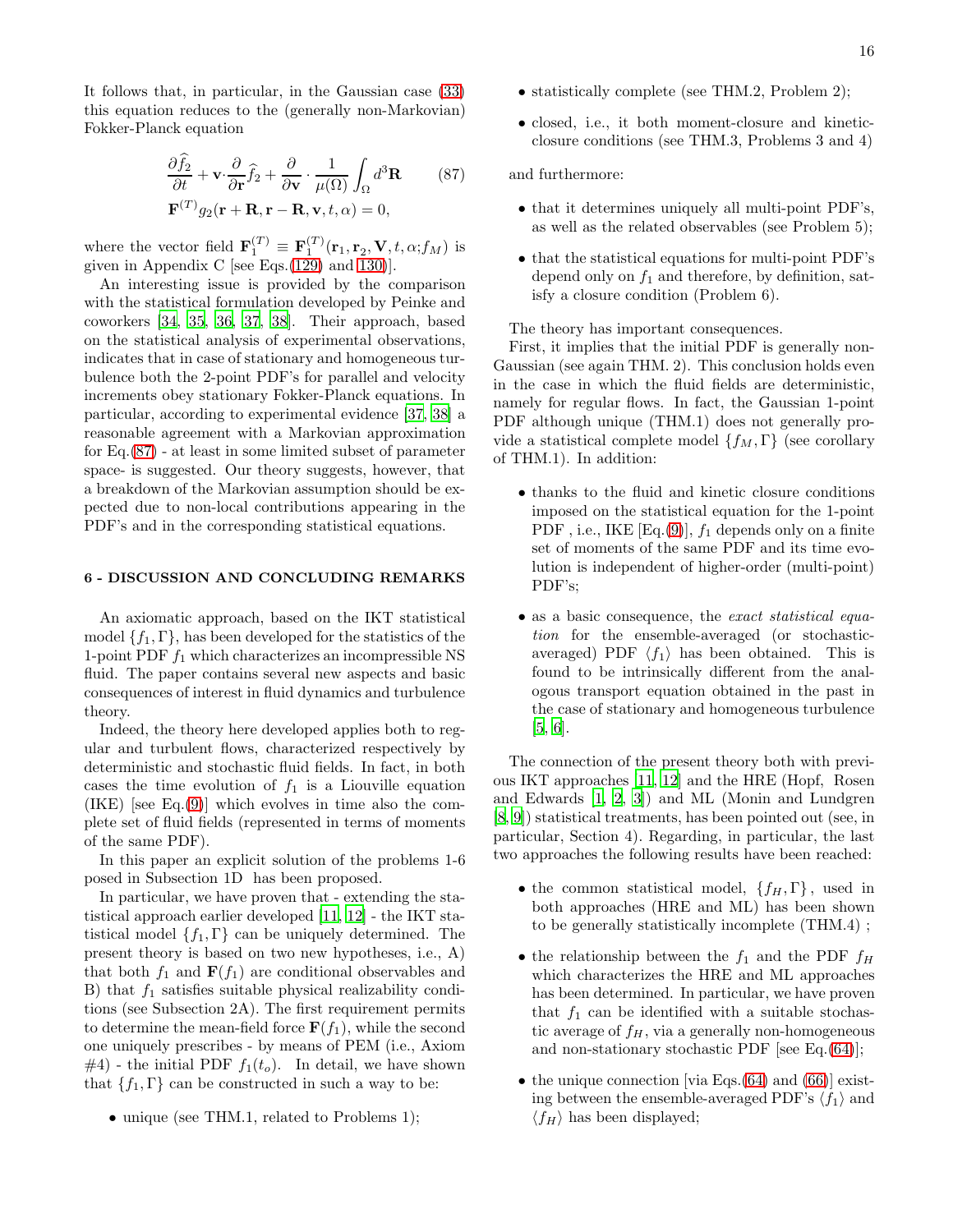• the relationship with the Hopf's functionaldifferential approach has been pointed out.

Finally, as an application, explicit representations have been given for the reduced 2-point PDF's usually adopted for the statistical description of turbulent flows, represented respectively by the velocity-difference 2-point PDF  $f_2$  and the velocity-difference 2-point PDF for parallel and perpendicular velocity increments  $f_{2\parallel}$  and  $f_{2\perp}$ .

# ACKNOWLEDGEMENTS

Work developed in the framework of the MIUR (Italian Ministry of University and Research) PRIN Research Program "Modelli della teoria cinetica matematica nello studio dei sistemi complessi nelle scienze applicate" , the Consortium for Magnetofluid Dynamics, Trieste, Italy, COST action P17 and the PDRE (Project de Recherche Europeenne) GAMAS, CNRS, France.

### APPENDIX A: THE MATHEMATICAL DESCRIPTION OF INCOMPRESSIBLE NS FLUIDS

In fluid dynamics the state of an arbitrary fluid system is assumed to be defined everywhere in a suitable extended configuration domain  $\Omega \times I$  [ $\Omega$  denoting the configuration space and  $I \subseteq \mathbb{R}$  the time axis by an appropriate set of suitably smooth functions  $\{Z\}$ , denoted as fluid fields, and by a well-posed set of PDE's, denoted as fluid equations, of which the former are solutions. The fluid fields are by assumption functions of the observables  $(\mathbf{r},t)$ , with r and t spanning respectively the sets  $\Omega$  and I, namely smooth real functions. Therefore, they are also strong solutions of the fluid equations. In particular, this means that they are are required to be at least continuous in all points of the closed set  $\overline{\Omega} \times I$ , with  $\overline{\Omega} = \Omega \cup \partial \Omega$ closure of  $\Omega$ . In the remainder we shall require, for definiteness, that:

- 1.  $\Omega$  (configuration domain) is a bounded subset of the Euclidean space  $E^3$  on  $\mathbb{R}^3$ ;
- 2. I (time axis) is identified, when appropriate, either with a bounded interval, *i.e.*,  $I=]t_0, t_1[ \subseteq \mathbb{R}$ , or with the real axis  $\mathbb{R}$ ;
- 3. in the open set  $\Omega \times I$  the functions  $\{Z\}$ , are assumed to be solutions of a closed set of fluid equations. In the case of an incompressible Navier-Stokes fluid the fluid fields are  $\{Z\} \equiv \{V, p, S_T\}$

and their fluid equations

<span id="page-16-2"></span>
$$
\rho = \rho_o,\tag{88}
$$

$$
\nabla \cdot \mathbf{V} = 0,\t(89)
$$

$$
N\mathbf{V} = 0,\t(90)
$$

$$
\frac{\partial}{\partial t} S_T = 0, \tag{91}
$$

$$
Z(\mathbf{r},t_o) = Z_o(\mathbf{r}), \qquad (92)
$$

$$
Z(\mathbf{r,}t)|_{\partial\Omega} = Z_w(\mathbf{r,}t)|_{\partial\Omega}, \qquad (93)
$$

where  $Eqs.(88)-(91)$  $Eqs.(88)-(91)$  $Eqs.(88)-(91)$  $Eqs.(88)-(91)$  denote the *incompressible* Navier-Stokes equations (INSE) and Eqs. [\(88\)](#page-16-2)- [\(93\)](#page-16-2) the corresponding initial-boundary value INSE problem. In particular, Eqs. [\(88\)](#page-16-2)- [\(93\)](#page-16-2) are respectively the incompressibility, isochoricity, Navier-Stokes and constant thermodynamic entropy equations and the initial and Dirichlet boundary conditions for  $\{Z\}$ , with  $\{Z_o(\mathbf{r})\}$  and  $\{Z_w(\mathbf{r},t)|_{\partial\Omega}\}$ suitably prescribed initial and boundary-value fluid fields, defined respectively at the initial time  $t = t<sub>o</sub>$ and on the boundary  $\partial\Omega$ .

4. by assumption, these equations together with appropriate initial and boundary conditions are required to define a well-posed problem with unique strong solution defined everywhere in  $\Omega \times I$ .

Here the notation as follows.  $N$  is the  $NS$  nonlinear operator

<span id="page-16-0"></span>
$$
N\mathbf{V} = \frac{D}{Dt}\mathbf{V} - \mathbf{F}_H, \qquad (94)
$$

with  $\frac{D}{Dt}$ **V** and **F**<sub>H</sub> denoting respectively the *Lagrangian* fluid acceleration and the total force per unit mass

<span id="page-16-1"></span>
$$
\frac{D}{Dt}\mathbf{V} = \frac{\partial}{\partial t}\mathbf{V} + \mathbf{V} \cdot \nabla \mathbf{V},\tag{95}
$$

$$
\mathbf{F}_H \equiv -\frac{1}{\rho_o} \nabla p + \frac{1}{\rho_o} \mathbf{f} + v \nabla^2 \mathbf{V},\tag{96}
$$

while  $\rho_o > 0$  and  $\nu > 0$  are the *constant mass density* and the constant kinematic viscosity. In particular, f is the volume force density acting on the fluid, namely which is assumed of the form

$$
\mathbf{f} = -\nabla \phi(\mathbf{r}, t) + \mathbf{f}_R,\tag{97}
$$

 $\phi(\mathbf{r}, t)$  being a suitable scalar potential, so that the first two force terms [in Eq.[\(96\)](#page-16-1)] can be represented as  $-\nabla p + \mathbf{f}$  $=-\nabla p_r + \mathbf{f}_R$ , with

$$
p_r(\mathbf{r},t) = p(\mathbf{r},t) - \phi(\mathbf{r},t),\tag{98}
$$

denoting the reduced fluid pressure. As a consequence of Eqs. $(88)$ , $(89)$  and  $(90)$  it follows that the fluid pressure necessarily satisfies the Poisson equation

$$
\nabla^2 p = S,\tag{99}
$$

where the source term  $S$  reads

$$
S = -\rho_o \nabla \cdot (\mathbf{V} \cdot \nabla \mathbf{V}) + \nabla \cdot \mathbf{f}.
$$
 (100)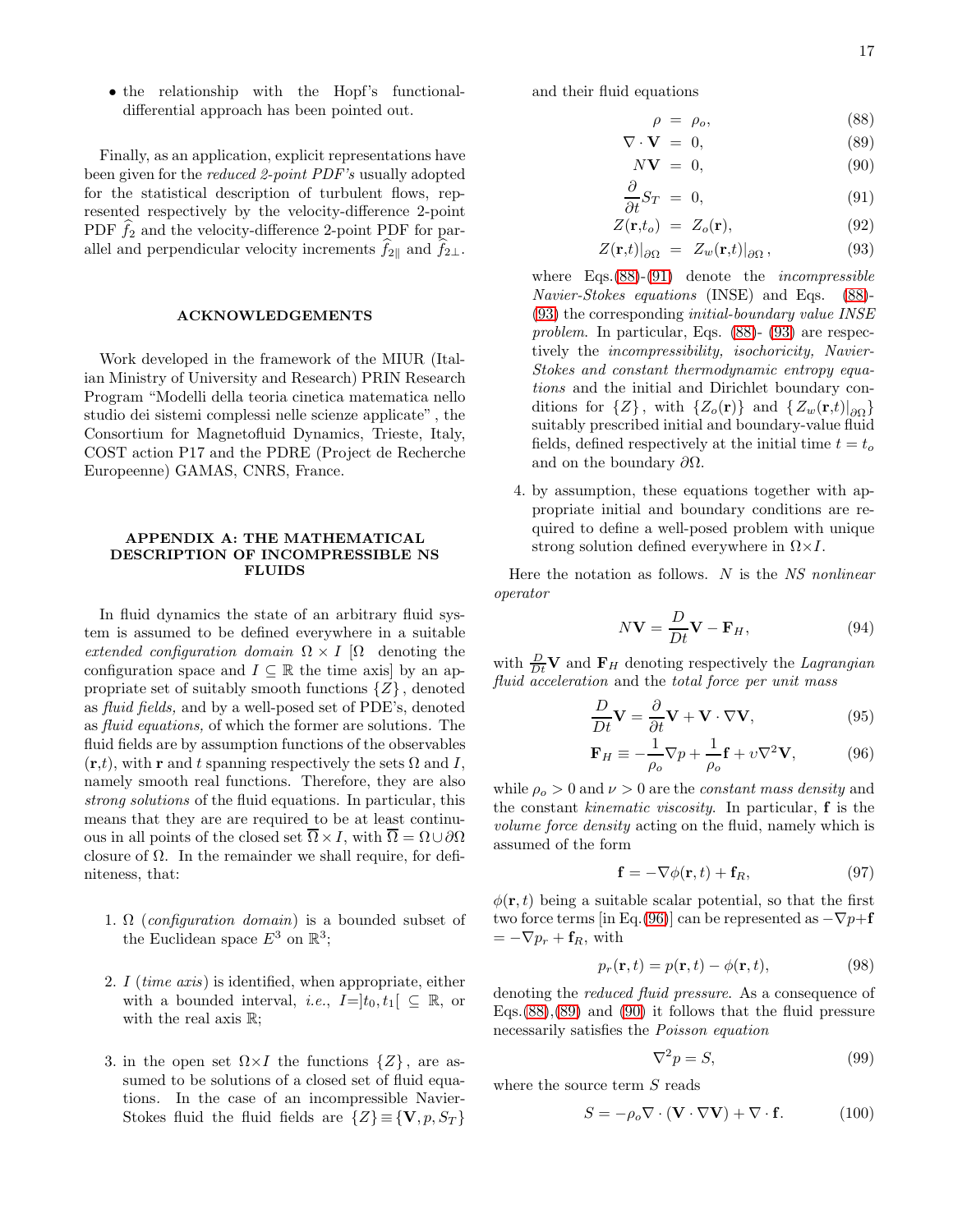# A.1 - Physical/conditional observables - Hidden variables

The fluid fields  $\{Z\}$  are, by assumption, prescribed smooth real functions of  $(\mathbf{r}, t) \in \Omega \times I$ . In particular, they can be either physical observables or conditional observable, according to the definitions indicated below.

# Definition - Physical observable/conditional observable

A physical observable is an arbitrary real-valued and uniquely-defined smooth real function of  $(\mathbf{r},t) \in \Omega \times I$ . Hence, as a particular case  $(\mathbf{r},t)$  are observable too.

A conditional observable is, instead, an arbitrary realvalued and uniquely-defined smooth real function of  $(\mathbf{r},t) \in \Omega \times I$  which depends also on non-observable variables and is, as such, an uniquely-prescribed function of the latter ones.

Therefore the functions  $Z_i$  can be assumed respectively of the form [\[13,](#page-19-5) [14\]](#page-19-13)

$$
Z_i \equiv Z_i(\mathbf{r}, t) \tag{101}
$$

or

<span id="page-17-1"></span>
$$
Z_i \equiv Z_i(\mathbf{r}, t, \alpha), \tag{102}
$$

 $\alpha \in V_{\alpha} \subseteq \mathbb{R}^k$  (with  $k \geq 1$ ) denoting a suitable set of hidden variables. In fluid dynamics these are intended as:

#### Definition - Hidden variables

A hidden variable is as an arbitrary real variable which is independent of  $(\mathbf{r}, t)$  and is not an observable.

#### A.2 - Deterministic and stochastic fluid fields

Hence, fluid fields of the type [\(102\)](#page-17-1) are manifestly nonobservables. However, if in the whole set  $\overline{\Omega} \times I \times V_{\alpha}$ , they are uniquely-prescribed functions of  $(\mathbf{r}, t, \alpha)$  then they are conditional observables. Hidden variables can be considered in principle either deterministic or as stochastic variables, in the sense specified as follows.

#### Definition - Stochastic variables

Let  $(S, \Sigma, P)$  be a probability space; a measurable function  $\alpha : S \longrightarrow V_{\alpha}$ , where  $V_{\alpha} \subseteq \mathbb{R}^k$ , is called *stochastic* (or random) variable.

A stochastic variable  $\alpha$  is called *continuous* if it is endowed with a *stochastic model*  ${g_{\alpha}, V_{\alpha}}$ , namely a real function  $g_{\alpha}$  (called as *stochastic PDF*) defined on the set  $V_{\alpha}$  and such that:

1)  $g_{\alpha}$  is measurable, non-negative, and of the form

$$
g_{\alpha} = g_{\alpha}(\mathbf{r}, t, \cdot); \tag{103}
$$

2) if  $A \subseteq V_\alpha$  is an arbitrary Borelian subset of  $V_\alpha$ (written  $A \in \mathcal{B}(V_{\alpha})$ ), the integral

<span id="page-17-2"></span>
$$
P_{\alpha}(A) = \int\limits_{A} d\mathbf{x} g_{\alpha}(\mathbf{r}, t, \mathbf{x}) \tag{104}
$$

exists and is the probability that  $\alpha \in A$ ; in particular, since  $\alpha \in V_{\alpha}, g_{\alpha}$  admits the normalization

$$
\int\limits_{V_{\alpha}} d\mathbf{x} g_{\alpha}(\mathbf{r}, t, \mathbf{x}) = P_{\alpha}(V_{\alpha}) = 1.
$$
\n(105)

The set function  $P_{\alpha} : \mathcal{B}(V_{\alpha}) \to [0, 1]$  defined by [\(104\)](#page-17-2) is a probability measure and is called distribution (or law) of  $\alpha$ . Consequently, if a function  $f: V_{\alpha} \longrightarrow V_f \subseteq \mathbb{R}^m$  is measurable, f is a stochastic variable too.

Finally define the stochastic-averaging operator  $\langle \cdot \rangle_{\alpha}$ (see also [\[13,](#page-19-5) [14\]](#page-19-13)) as

<span id="page-17-0"></span>
$$
\langle f \rangle_{\alpha} = \langle f(\mathbf{y}, \cdot) \rangle_{\alpha} \equiv \int\limits_{V_{\alpha}} d\mathbf{x} g_{\alpha}(\mathbf{r}, t, \mathbf{x}) f(\mathbf{y}, \mathbf{x}), \qquad (106)
$$

for any  $P_{\alpha}$ -integrable function  $f(\mathbf{y},\cdot): V_{\alpha} \to \mathbb{R}$ , where the vector y is some parameter.

# Definition - Homogeneous, stationary stochastic model

The stochastic model  $\{g_{\alpha}, V_{\alpha}\}\)$  is denoted: a) homogeneous if  $g_{\alpha}$  is independent of r, namely

$$
g_{\alpha} = g_{\alpha}(t, \cdot); \tag{107}
$$

b) stationary if  $g_{\alpha}$  is independent of t, i.e.,

$$
g_{\alpha} = g_{\alpha}(\mathbf{r}, \cdot). \tag{108}
$$

#### Definition - Deterministic variables

Instead, if  $g_{\alpha}(\mathbf{r}, t, \cdot)$  is a *deterministic PDF*, namely it is of the form

$$
g_{\alpha}(\mathbf{r}, t, \mathbf{x}) = \delta^{(k)}(\mathbf{x} - \alpha_o), \tag{109}
$$

 $\delta^{(k)}(\mathbf{x}-\alpha_o)$  denoting the k-dimensional Dirac delta in the space  $V_{\alpha}$ , the hidden variables  $\alpha$  are denoted as deterministic.

Let us now assume that, for a suitable stochastic model  ${g_{\alpha}, V_{\alpha}}$ , with  $g_{\alpha}$  non-deterministic, the stochastic variables  $Z_i \equiv Z_i(\mathbf{r}, t, \alpha)$  and  $f_1(\mathbf{r}, \mathbf{v}, t, \alpha)$  (where  $Z_i(\mathbf{r}, t, \cdot)$ )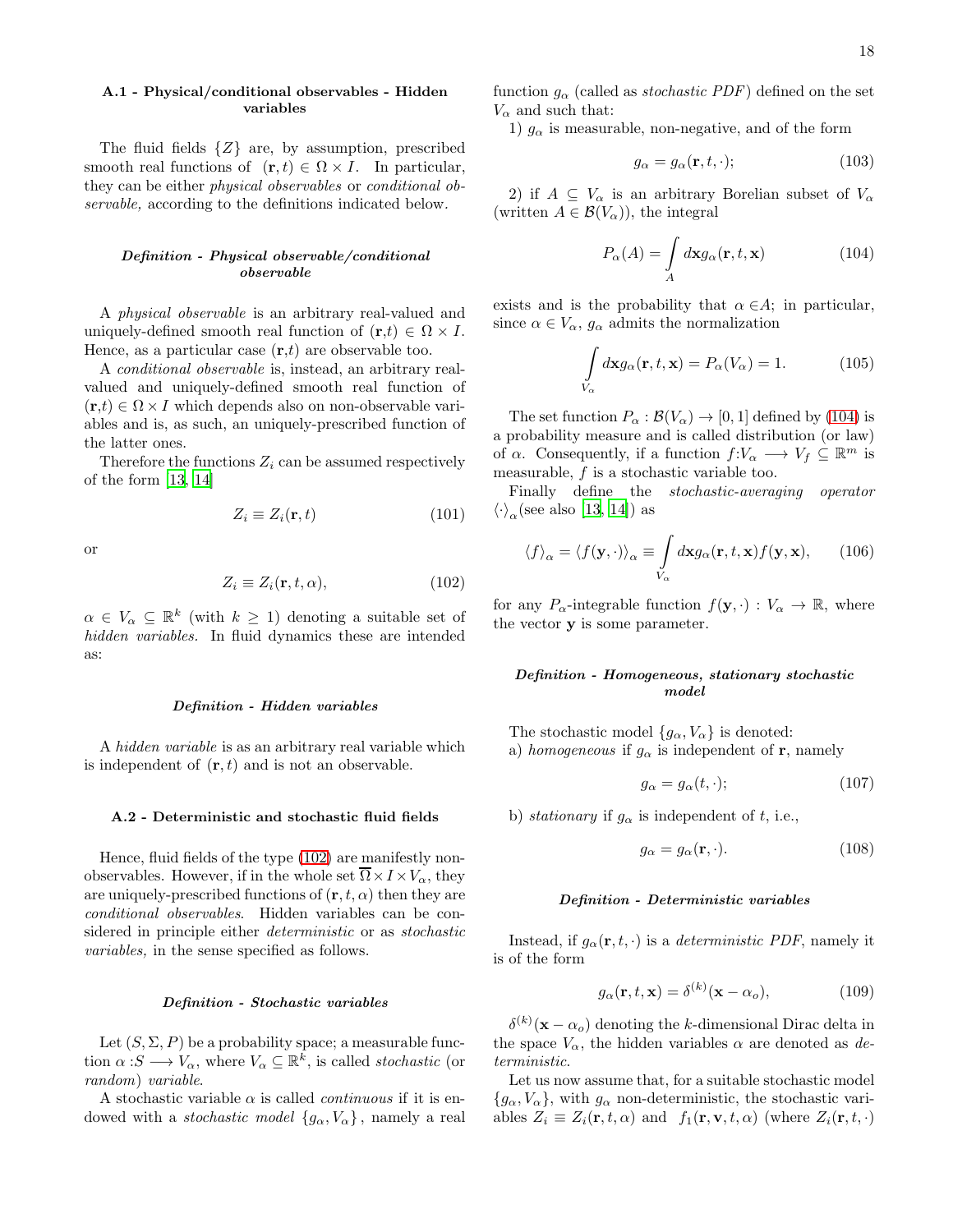and  $f_1(\mathbf{r}, \mathbf{v}, t, \cdot)$  are measurable functions) admit everywhere in  $\overline{\Omega} \times I$  and  $\overline{\Gamma} \times I$  the stochastic averages  $\langle Z_i \rangle_{\alpha}$ and  $\langle f_1 \rangle_\alpha$  defined by [\(106\)](#page-17-0).

Hence,  $Z_i \equiv Z_i(\mathbf{r}, t, \alpha)$ ,  $f_1(\mathbf{r}, \mathbf{v}, t, \alpha)$  and the meanfield force  $\mathbf{F}(f_1)$  [see Sections 2,3 and 4] admit also the stochastic decompositions

<span id="page-18-2"></span>
$$
Z_i = \langle Z_i \rangle_\alpha + \delta Z_i, \tag{110}
$$

$$
f_1 = \langle f_1 \rangle_\alpha + \delta f_1,\tag{111}
$$

$$
\mathbf{F}(f_1) = \langle \mathbf{F}(f_1) \rangle_{\alpha} + \delta \mathbf{F}(f_1). \tag{112}
$$

In particular, unless  $g_{\alpha}(\mathbf{r}, t, \cdot)$  is suitably smooth, it follows that generally  $\langle Z_i \rangle_\alpha$ ,  $\delta Z_i$  and respectively  $\langle f_1 \rangle_\alpha$ ,  $\delta f_1$ may belong to different functional classes with respect to the variables  $(\mathbf{r}, t)$ .

### A.3 - Deterministic and stochastic INSE problems - Regular and turbulent flows

Therefore, assuming, for definiteness, that all the fluid fields Z, the volume force f and the initial and boundary conditions, are either deterministic or stochastic variables and both belong to the same functional class, i.e., are suitably smooth w.r. to  $(\mathbf{r}, t)$  and  $\alpha$ , Eqs. [\(88\)](#page-16-2)- [93\)](#page-16-2) define respectively a deterministic or stochastic initial-boundary value INSE problem. In both cases we shall assume that it admits a strong solution in  $\overline{\Omega} \times I$  (or  $\overline{\Omega} \times I \times V_{\alpha}$ ).

In the first case, which characterizes flows to be denoted as *regular*, the fluid fields are by assumption *physi*cal observables, i.e., uniquely-defined, smooth, real functions of  $(\mathbf{r},t) \in \Omega \times I$  with  $\Omega$ , the configuration space, and  $\overline{\Omega}$  its closure, to be assumed subsets of the Euclidean space on  $\mathbb{R}^3$  and I, the *time axis*, denoting a subset of  $\mathbb{R}$ .

In the second case, characterizing instead turbulent flows, the fluid fields are only *conditional observables* (see again Subsection A.1). In this case, besides  $(\mathbf{r}, t)$ , they may be assumed to depend also on a suitable stochastic variable  $\alpha$ , (with  $\alpha \in V_{\alpha}$  and  $V_{\alpha}$  subset of  $\mathbb{R}^k$  with  $k \geq 1$ ). Hence they are stochastic variables too.

#### APPENDIX B: DEFINITION OF  $N_1$

Let us define provide here an explicit definition of  $N_1(\mathbf{r}_i, \mathbf{v}, t, \alpha; Z)$  [required to specify also  $\widehat{f}_1^{(freq)}$  in terms of Eq.[\(18\)](#page-3-3)]. For definiteness, let us assume that the fluid velocity is bounded, i.e., that there exists  $V_B \in \mathbb{R}$  such that in  $\Omega \times I$  for each component of the fluid velocity  $V_k(\mathbf{r},t,\alpha)$  (with  $k=1,2,3$ ) there results

$$
|V_k(\mathbf{r,}t,\alpha)| \le \frac{1}{2}V_B.
$$
\n(113)

Then  $N_1(\mathbf{r}_i, \mathbf{v}, t, \alpha; Z)$  can be defined as follows

$$
N_1(\mathbf{r}_i, \mathbf{v}, t, \alpha; Z) = \tag{114}
$$

<span id="page-18-0"></span>
$$
= \frac{N}{c} \prod_{k=1,2,3} \Theta_{ik}(\mathbf{v}) \Theta\left(\frac{V_B^2}{4} \left[1 - \frac{1}{M}\right]^2 - v_k^2\right), \ (115)
$$

$$
\Theta_{ik}(\mathbf{v}) \equiv \Theta(V_k(\mathbf{r}_i, t) - v_k - \frac{V_B}{2M})
$$
\n
$$
\Theta(v_k - V_k(\mathbf{r}_i, t) + \frac{V_B}{2M}),
$$
\n(116)

with  $M \in \mathbb{N}$  and  $\Theta(x)$  the Heaviside theta function; here  $c \in \mathbb{R}$  and  $N \in \mathbb{N}$  are defined so that there results

<span id="page-18-1"></span>
$$
c = V_B^3 \sum_{i=1,N} \prod_{k=1,2,3} \Theta_{ik}(\mathbf{v}), \tag{117}
$$

$$
M^3 = N. \tag{118}
$$

Thanks to positions [\(114\)](#page-18-0)-[\(118\)](#page-18-1) for an arbitrary  $N \in \mathbb{N}$ fulfilling Eq.[\(118\)](#page-18-1), it follows

$$
\lim_{N \to \infty} \frac{1}{N} \sum_{i=1,N} \int_{U} d^3 v N_1(\mathbf{r}_i, \mathbf{v}, t, \alpha; Z) = 1.
$$
 (119)

Hence Eq.[\(19\)](#page-4-5) is satisfied identically.

# APPENDIX C: EVALUATION OF  $F^{(T)}$

In  $f_1(1)$  and  $f_1(2)$  coincide with a local Gaussian [i.e., see Eq.[\(33\)](#page-7-1)] there results by construction

$$
\int d^3 \mathbf{V} \mathbf{V} f_1(1) f_1(2) = [\beta \mathbf{v} - \mathbf{U}] f_2(\mathbf{r}_1, \mathbf{r}_2, \mathbf{v}; Z)]
$$

$$
\int d^3 \mathbf{V} V^2 f_1(1) f_1(2) = \frac{3}{2} v_{th}^2 f_2(\mathbf{r}_1, \mathbf{r}_2, \mathbf{v}; Z), \quad (121)
$$

where there results

$$
\beta = \frac{v_{th,p}^2(1) - v_{th,p}^2(2)}{v_{th,p}^2(1) + v_{th,p}^2(2)} = \tag{122}
$$

$$
= \frac{1}{\frac{1}{v_{th,p}^2(2)} - \frac{1}{v_{th,p}^2(1)}},
$$
  
\n
$$
\mathbf{U} = \frac{\mathbf{V}(1)v_{th,p}^2(2) + \mathbf{V}(2)v_{th,p}^2(1)}{v_{th,p}^2(1) + v_{th,p}^2(2)} = (123)
$$
  
\n
$$
= \frac{\mathbf{V}(1)}{\frac{v_{th,p}^2(1)}{v_{th,p}^2(2)} - \frac{1}{v_{th,p}^2(1)}}.
$$

Let us now evaluate the expression  $\int d^3 \mathbf{V} \frac{1}{2} [\mathbf{F}(1) - \mathbf{F}(2)] f_1(1) f_1(2)$ . Introducing the notations

$$
\mathbf{F}_0(1) = \frac{1}{\rho_0} \mathbf{f}(1) + [\mathbf{V} + \mathbf{v} - \mathbf{V}(1)] \cdot \nabla_1 \mathbf{V}(1) + (124) + \nu \nabla_1^2 \mathbf{V}(1),
$$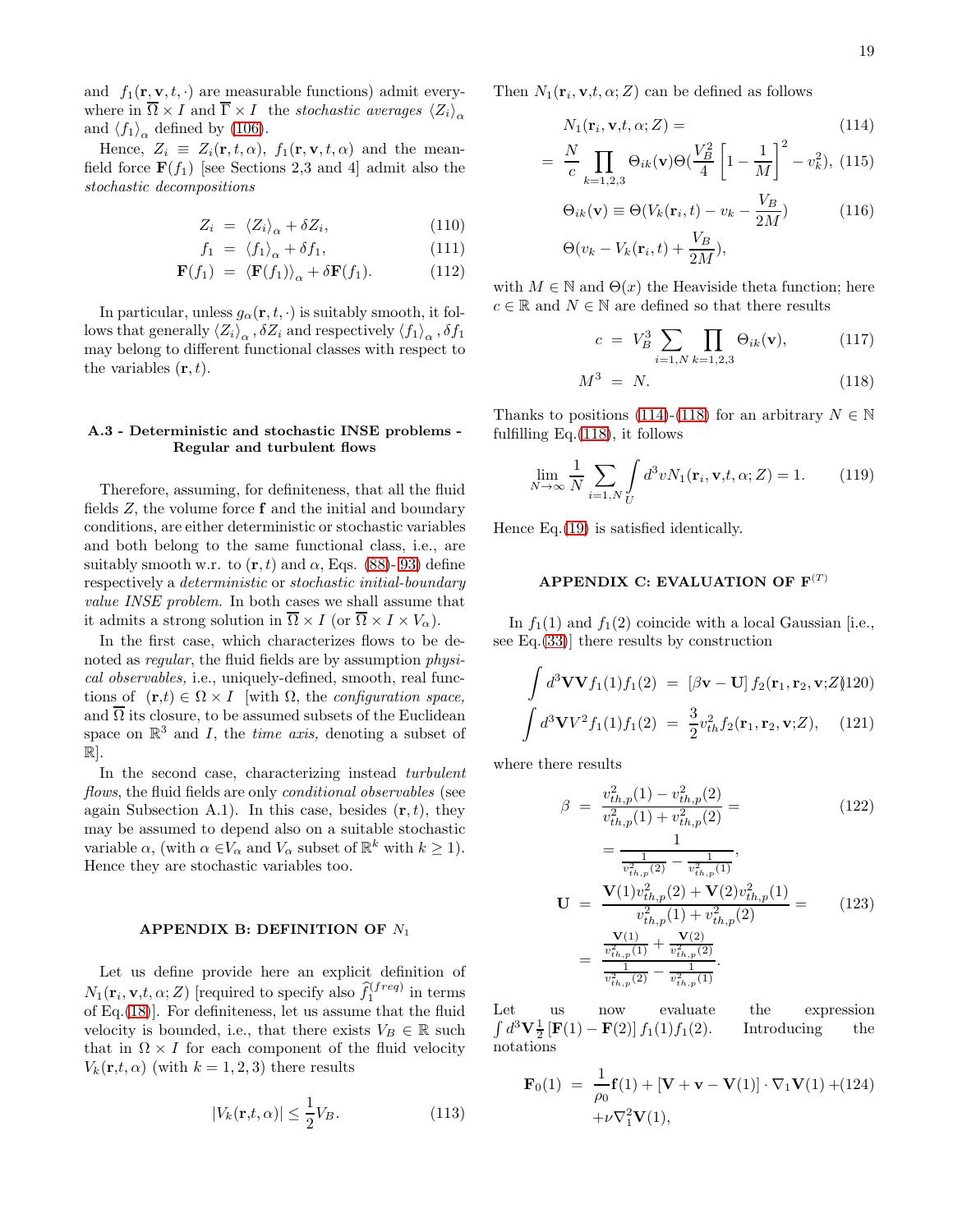$$
\mathbf{F}_1(1) = \frac{[\mathbf{V} + \mathbf{v} - \mathbf{V}(1)]}{2} A(1) +
$$
\n
$$
v_{th,p}^2(1) = \int [\mathbf{V} + \mathbf{v} - \mathbf{V}(1)]^2 \quad 3 \tag{125}
$$

$$
+\frac{v_{th,p}^{2}(1)}{2p_{1}(1)}\nabla_{1}p_{1}(1)\left\{\frac{\left[\mathbf{V+v-V}(1)\right]^{2}}{v_{th,p}^{2}(1)}-\frac{3}{2}\right\},\right
$$

$$
\mathbf{F}_0(2) = \frac{1}{\rho_0} \mathbf{f}(2) + [\mathbf{V} - \mathbf{v} - \mathbf{V}(2)] \cdot \nabla_2 \mathbf{V}(2) + (126) + \nu \nabla_2^2 \mathbf{V}(2),
$$

$$
\mathbf{F}_1(2) = \frac{[\mathbf{V} - \mathbf{v} - \mathbf{V}(1)]}{2} A(2) +
$$
\n
$$
+ \frac{v_{th,p}^2(2)}{2p_1(2)} \nabla_2 p_1(2) \left\{ \frac{[\mathbf{V} - \mathbf{v} - \mathbf{V}(2)]^2}{v_{th,p}^2(2)} - \frac{3}{2} \right\},
$$
\n(127)

and letting for  $j = 1, 2$ ,

$$
A(j) = \frac{1}{p_1(j)} \frac{D}{Dt} p_1(j)
$$
 (128)

it follows

$$
\int d^3 \mathbf{V} \frac{1}{2} \left[ \mathbf{F}(1) - \mathbf{F}(2) \right] f_1(1) f_1(2) =
$$
\n
$$
= \left[ \mathbf{F}_0^{(T)} + \mathbf{F}_1^{(T)} \right] f_2 \equiv \mathbf{F}^{(T)} f_2,
$$

where

<span id="page-19-29"></span>
$$
2\mathbf{F}_0^{(T)} = \frac{1}{\rho_0} \mathbf{f}(1) +
$$
\n
$$
+ [(\beta + 1)\mathbf{v} - \mathbf{U} - \mathbf{V}(1)] \cdot \nabla_1 \mathbf{V}(1) +
$$
\n
$$
+ \nu \nabla_1^2 \mathbf{V}(1) -
$$
\n
$$
-\frac{1}{\rho_0} \mathbf{f}(2) -
$$
\n
$$
- [(\beta + 1)\mathbf{v} - \mathbf{U} - \mathbf{V}(2)] \cdot \nabla_2 \mathbf{V}(2) + \nu \nabla_2^2 \mathbf{V}(2)
$$
\n(129)

<span id="page-19-30"></span>
$$
2\mathbf{F}_1^{(T)} = \frac{[(\beta+1)\mathbf{v} - \mathbf{V}(1)]}{2}A(1) +
$$
\n(130)

$$
+\frac{v_{th,p}^{2}(1)}{2p_{1}(1)}\nabla_{1}p_{1}(1)
$$
\n
$$
\left\{\frac{\frac{3}{2}v_{th}^{2} + 2\left[\beta\mathbf{v} - \mathbf{U}\right] \cdot \left[\mathbf{v} - \mathbf{V}(1)\right] + \left[\mathbf{v} - \mathbf{V}(1)\right]^{2}}{v_{th,p}^{2}(1)} - \frac{3}{2}\right\} - \frac{\left[\left(\beta + 1\right)\mathbf{v} - \mathbf{V}(2)\right]}{2}A(2) - \frac{v_{th,p}^{2}(2)}{2p_{1}(2)}\nabla_{2}p_{1}(2)
$$
\n
$$
\left\{\frac{\frac{3}{2}v_{th}^{2} + 2\left[\beta\mathbf{v} - \mathbf{U}\right] \cdot \left[\mathbf{v} - \mathbf{V}(2)\right] + \left[\mathbf{v} - \mathbf{V}(2)\right]^{2}}{v_{th,p}^{2}(2)} - \frac{3}{2}\right\}.
$$

<span id="page-19-0"></span>[1] E. Hopf, J. Ration. Mech. Anal. 1, 87 (1952).

- <span id="page-19-1"></span>[2] G. Rosen, Phys. fluids 3,19 (1960).
- <span id="page-19-2"></span>[3] S. E Edwards, J. Fluid Mech. 18, 239 (1964).
- <span id="page-19-4"></span>[4] G. K. Batchelor, The Theory of Homogeneous Turbulence, (Cambridge University Press, Cambridge, England, 1960).
- <span id="page-19-6"></span>[5] C. Dopazo, in Turbulent Reacting Flows (P.A. Libby and F.A. Williams Eds., London Academic Press), Chapter 7, 375 (1994).
- <span id="page-19-3"></span>[6] S.B. Pope, Turbulent flows, Cambridge University Press, p.463 (2000).
- <span id="page-19-7"></span>A. S. Monin, J. Appl. Math. Mech. **31**, 1057 (1967).
- <span id="page-19-8"></span>[8] T. S. Lundgren, Phys. Fluids 10, 969 (1967).
- <span id="page-19-9"></span>[9] A.S. Monin and A.M. Yaglom, *Statistical Fluid Mechan*ics, Vol. 1 and 2, MIT Press (1975).
- <span id="page-19-10"></span>[10] S.B. Pope, Phys. Fluids **26**, 3448 (1983).
- <span id="page-19-11"></span>[11] M. Tessarotto and M. Ellero, RGD24 (Italy, July 10-16, 2004), AIP Conf. Proceedings 762, 108 (2005).
- <span id="page-19-12"></span>[12] M. Ellero and M. Tessarotto, Physica A 355, 233 (2005).
- <span id="page-19-5"></span>[13] M. Tessarotto, M. Ellero and P. Nicolini, Proc. 26th RGD (International Symposium on Rarefied gas Dynamics, Kyoto, Japan, July 20-26, 2008); arXiv:0806.4530v1  $[physics.flu-dyn](2008).$
- <span id="page-19-13"></span>[14] M. Tessarotto, MHD **45**, No. 2, 3 (2009).
- <span id="page-19-14"></span>[15] I. Hosokawa, Phys. Rev.E **73**, 067301 (2006).
- <span id="page-19-15"></span>[16] G. Falkovich and V. Lebedev, Phys. Rev. Lett. **79** (21), 4159 (1997).
- [17] Y. Li and C. Meneveau, Phys. Rev. Lett. 95, 184502 (2005).
- <span id="page-19-16"></span>[18] I. Hosokawa, Phys. Rev. E **78**, 066312 (2008).
- <span id="page-19-26"></span>[19] U. Frisch, Turbulence, (Cambridge University Press, Cambridge, U.K.), Chap.3, 38 (1995).
- <span id="page-19-27"></span>[20] M.J. Vishik and A.V. Fursikov, Mathematical problems of Statistical Hydrodynamics, (Kluwer, Dordrecht, NL, 1988).
- <span id="page-19-28"></span>[21] D. Ruelle, *Chaotic Evolution and Strange Attractors*, (Cambridge University Press, Cambridge, U.K., 1995).
- <span id="page-19-17"></span>[22] M. Tessarotto and M. Ellero, Physica A **373**, 142 (2007); arXiv:0806.4546v1.
- <span id="page-19-18"></span>[23] M. Tessarotto, M. Ellero and P. Nicolini, Phys. Rev. A 75, 012105,arXiv:quantum-ph/060691 (2007).
- <span id="page-19-19"></span>[24] M. Tessarotto and M. Ellero, Proc. 25th RGD (International Symposium on Rarefied gas Dynamics, St. Petersburg, Russia, July 21-28, 2006), Ed. M.S. Ivanov and A.K. Rebrov (Novosibirsk Publ. House of the Siberian Branch of the Russian Academy of Sciences), p.1001; arXiv:physics/0611113 (2007).
- <span id="page-19-20"></span>[25] C. Cremaschini and M. Tessarotto, Proc. 26th RGD (International Symposium on Rarefied gas Dynamics, Kyoto, Japan, July 20-26, 2008); arXiv:0806.4546v1 [physics.flu-dyn]; AIP Conf. Proc. 1084, 188 (2008).
- <span id="page-19-21"></span>[26] M. Tessarotto, M. Ellero, and P. Nicolini, *ibid.*; arXiv:0806.4530v [physics.flu-dyn]; AIP Conf. Proc. 1084, 33 (2008).
- <span id="page-19-22"></span>[27] Marco Tessarotto, Claudio Cremaschini, Piero Nicolini, and Massimo Tessarotto, ibid.; [arXiv:0806.4823v](http://arxiv.org/abs/0806.4823)1 [physics.flu-dyn]; AIP Conf. Proc. 1084, 182 (2008).
- <span id="page-19-23"></span>[28] Marco Tessarotto and Massimo Tessarotto, ibid.; arXiv:0807.0274v1 [physics.flu-dyn]; AIP Conf. Proc. 1084, 483 (2008).
- <span id="page-19-24"></span>[29] M. Tessarotto, M. Ellero, N. Aslan, M. Mond, and P. Nicolini, ibid.; arXiv:0806.4817v1 [physics.flu-dyn]; AIP Conf. Proc. 1084, 224 (2008).
- <span id="page-19-25"></span>[30] M. Tessarotto, M. Ellero, D. Sarmah and P. Nicol-